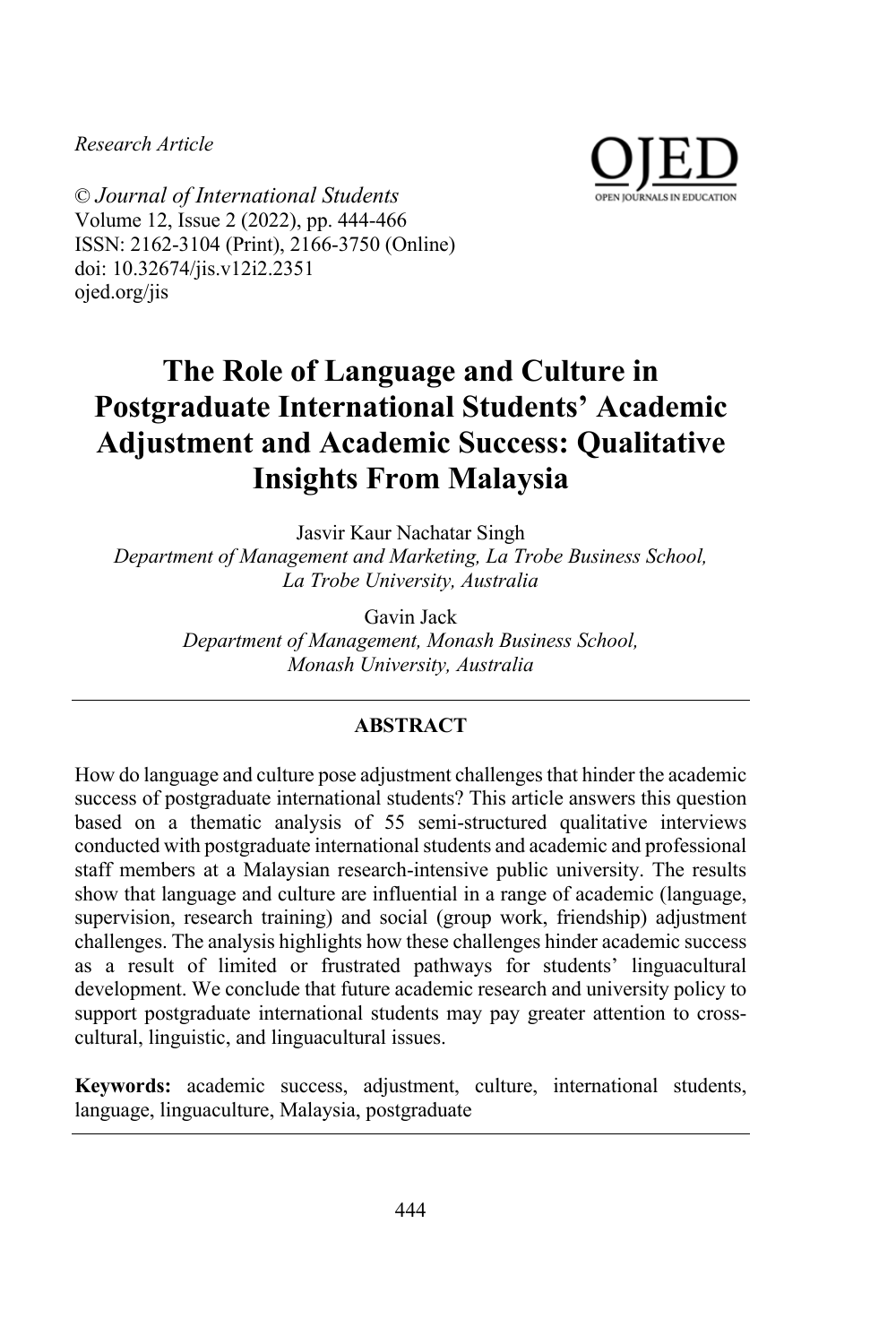## **INTRODUCTION**

The purpose of this study is to investigate the role of language and culture in the adjustment issues that have an impact on the academic success of postgraduate international students. International students seek education abroad to gain better quality education, achieve academic success, develop career prospects, and enhance employability skills (Sam et al., 2013). Along their international education journey, international students face academic and social challenges that can impede realization of these goals, especially as they adjust to their new environments. International students' linguistic proficiency in a second/foreign language and cultural differences in an unfamiliar environment are prime amongst these challenges. To date, the majority of studies that highlight such difficulties are conducted in English-language education settings in the Global North and often on Asian students' adjustment to new academic and cultural environments (Andrade, 2006; Wolf & Phung, 2019; Xiong & Zhou, 2018). While a growing body of work about international students moving between locations in the Global South highlight similar dynamics (for example, international students in China and their adjustments: Nadeem et al., 2015; Tian and Lu, 2018), studies on the experiences of non-English-speaking postgraduate international students taught in English in Malaysia are limited (Shafaei & Abd Razak, 2016; Talebloo & Baki, 2013).

Malaysia presents a distinctive context in light of its colonial history, multiethnic and multilingual society, and growth as a regional hub for international education. English is the language of instruction in Malaysian universities that welcome international students, even though the national language is Bahasa Malaysia. Given the colonial histories of many nations in the Global South that are the source of many international students in Malaysia, qualitative study of the experiences of non-English-speaking postgraduate international students may help to shed new insights into issues of adjustment and academic success. Theoretically, the article draws upon the concept of linguaculture (Risager, 2020) to problematize the manner in which the literature separates language and culture into two discrete pillars of analysis, overlooking their interconnection. Using this concept to interpret the results of this qualitative interview study, we develop insights that can be generalized analytically beyond the specific Malaysian context.

The article begins with a selective literature review to guide the research question and the theoretical framework. Research design and methods follow. The discussion interprets the significance of the findings through the lens of the theoretical frame and notes the study's limitations and directions for future research. The theoretical contribution highlights how the academic and social challenges identified in the findings can hinder academic success as a result of limited or frustrated pathways for students' linguacultural development. The article provides implications for policy and practice.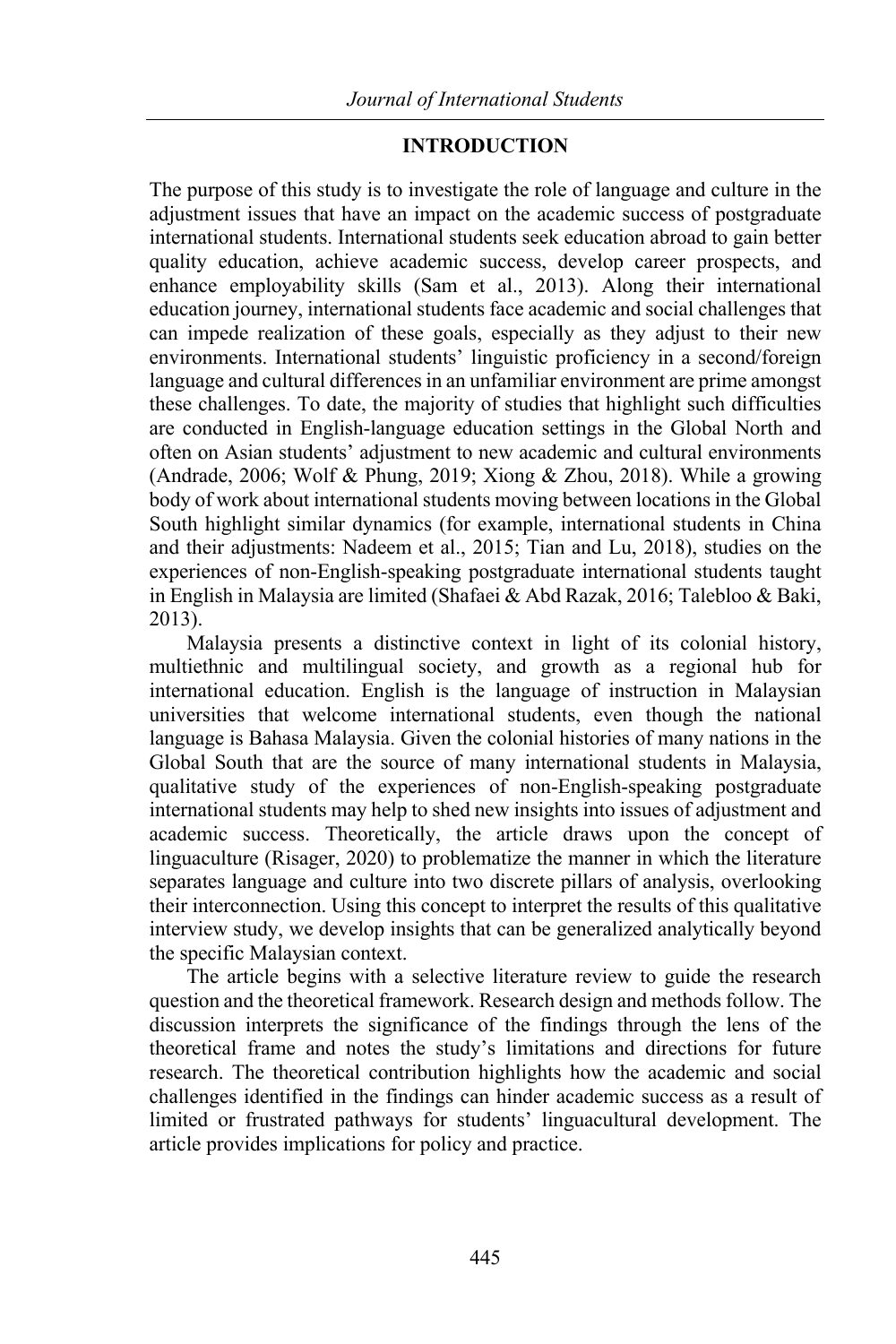## **LITERATURE REVIEW**

International students experience a range of challenges in their chosen overseas educational institution (Alsahafi & Shin, 2017). In regard to academic success in Malaysian universities, Sam et al. (2013) and Singh as well as Jack (2018) revealed that postgraduate international students from countries in Asia, Africa, and the Middle East perceive academic success as a composite of attainment of overseas tertiary-level qualifications, timely study completion, employment upon graduation, developing research and transferable skills, experiencing international life, and contribution to their home country. Studies have shown that achievement of academic success is influenced by a range of factors related to students' adjustment to new academic and cultural environments (Ren & Hagedorn, 2012; Singh, 2018). Commonly reported types of adjustment-related challenge faced include academic (Trahar, 2014), social (Kim, 2019) and physiological/ psychological (Li et al., 2014) factors. Cross-cultural differences and linguistic issues are key factors (Xiong & Zhou, 2018; Yassin et al., 2020).

Most research to date about international students is predicated on Western settings (Nadeem et al., 2015; Singh & Jack, 2018), although studies from non-Western settings are growing, especially on international students' adjustment in China (Tian & Lu, 2018). A predominant focus has been placed on international students from diverse cultural backgrounds whose first language is not English undertaking study at academic institutions in the United States, Europe, Australia, and New Zealand. A common impediment to international students' adjustment in such contexts is lack of English proficiency (Sherry et al., 2010). Brown's (2008) ethnographic study of postgraduate international students from non-English-speaking countries, for example, found that they face problems when they communicate (in writing and orally) in English in both academic and social settings in the United Kingdom. A majority felt disadvantaged by having poor English skills, despite scoring well in their IELTS examination. Brown further discovered problems such as "insufficient comprehension of lectures, seminar discussion and day-to-day conversation; limited fluency, grasp of grammar and vocabulary" (p. 77) that affected academic adjustment and outcomes. Participants reported these problems restricted their participation in the classroom, resulting in poor reading and writing skills. In a study of Asian students in New Zealand, similar linguistic challenges were associated with non-timely completion of assignments, thesis chapters, exams, and tests (Campbell & Li, 2008); in another, they had a negative impact on the experience of postgraduate supervision (Li et al., 2010). As for social adjustment, international doctoral students from Korea in the United States in Kim's (2007) study highlighted how mistakes in wording their sentences and improper grammar usage frustrated them in expressing their ideas in English with friends. Language limitations also interfered with their daily conversations in their social space.

Providing a counter-balance to the Western dominance of the literature, a nascent body of Malaysian studies offers insights into international students' adjustment experiences that also encompass cultural and linguistic issues. Studies to date have explored, for example, international students' general challenges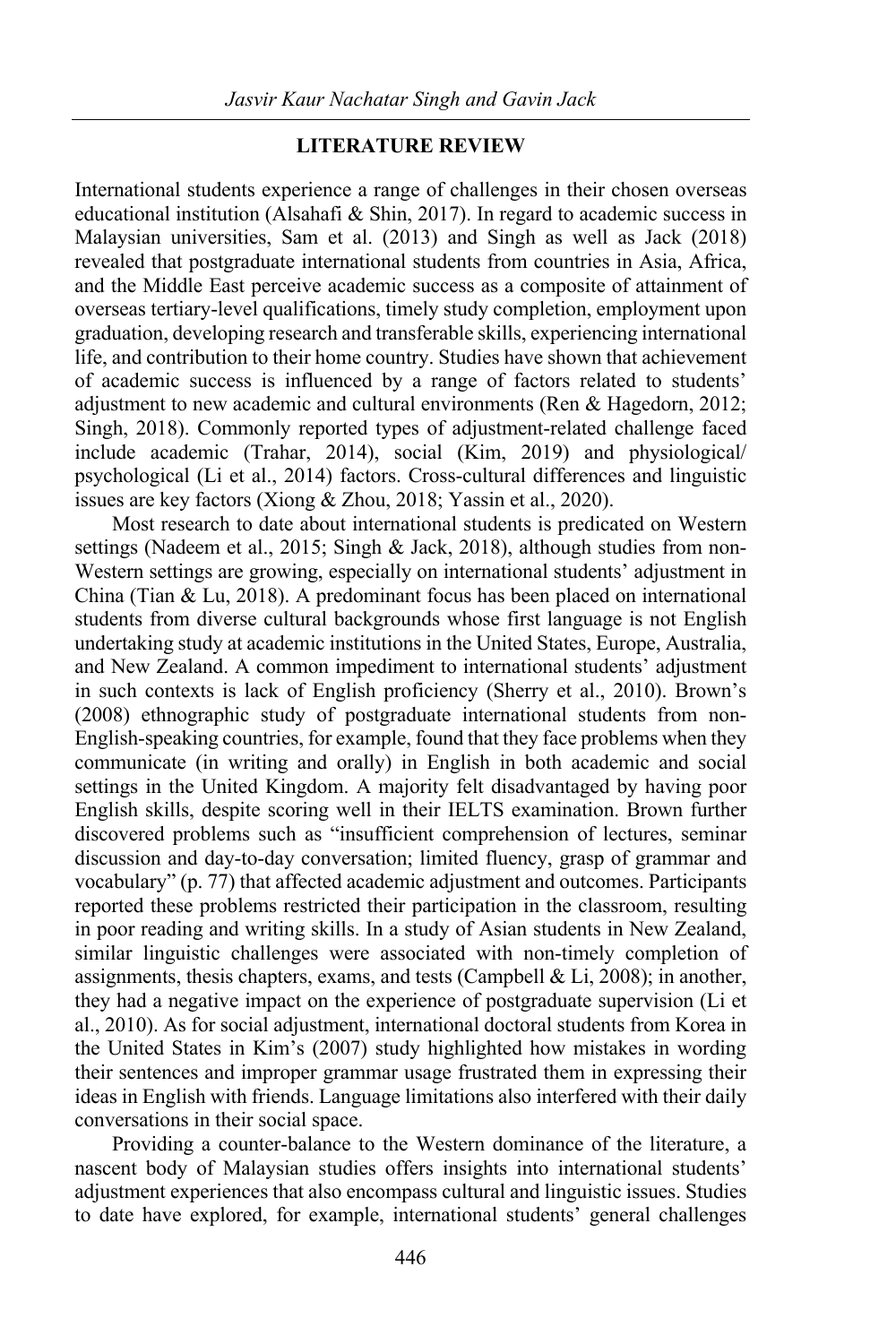related to facilities, social environment, academic systems and international office programs (Talebloo & Baki, 2013), and psychological and socio-cultural adaptations in Malaysia (Shafaei & Abd Razak, 2016). One stream of work in Malaysia notes how international students experience friendship barriers with local students (Malaklolunthu & Selan, 2011), caused by communication gaps. Although Malay students were polite and friendly, they spoke the national language among themselves and international students felt ignored and isolated (Singh, 2018). Another stream of Malaysian studies focuses on supervision challenges. Here postgraduate international students from Arabic-speaking countries have reported negative experiences due to English language barriers  $(AI-Zubaidi & Recharges, 2010)$ , which impacted their academic writing abilities and communication with supervisors. Differences in academic culture are also known to play a major role in supervisory relationships: students from some countries are taught to state their opinions and ideas directly and assertively rather than indirectly in discussions (Al-Zubaidi & Rechards, 2010). These differences in cultural communicative preferences can result in offensive or unpleasant relationship outcomes for both parties. In a Malaysian study, Sidhu et al. (2014) found that strained supervisory relationships were experienced by students due to supervisors' lack of research methodology knowledge and personality clashes between students and supervisors. These students reported feeling demoralized, fearful of their supervisors, and lacking confidence to complete research projects on time. A high attrition rate and non-timely completion of PhD studies is evident among PhD students in Malaysia (Ismail & Abiddin, 2009), attributable to such problematic supervisory relations.

In sum, language and culture have been shown to play a significant role in international students' adjustment and academic success across a range of Western and non-Western settings. While this article addresses the need for more study about international students (especially from the Global South), it also tackles a conceptual shortcoming in Western and non-Western literature. The current literature separates language and culture into two discrete pillars, highlighting how students encounter *either* cross-cultural differences (e.g., culturally distinct preferences in communication style) *or* linguistic issues (e.g., difficulties writing in English). Such a division overlooks how language and culture are interconnected human phenomena, as established by scholars in linguistic anthropology (Agar, 1994). We therefore turn to Risager's (2006, 2020) concept of 'linguaculture' and Astin's (1993) 'I-E-O' model as part of the theoretical framework to instead explore how the interface of language and culture influences postgraduate international students' experience of academic and social adjustments and thereby shapes their academic success.

# **THEORETICAL FRAMEWORK**

Astin's (1993) Input-Environment-Output (I-E-O) model provided a starting point. It posits that academic success is a function of the interaction between a set of students and environment-specific factors. Input could include characteristics of the student at the time of initial entry to the institution such as race, high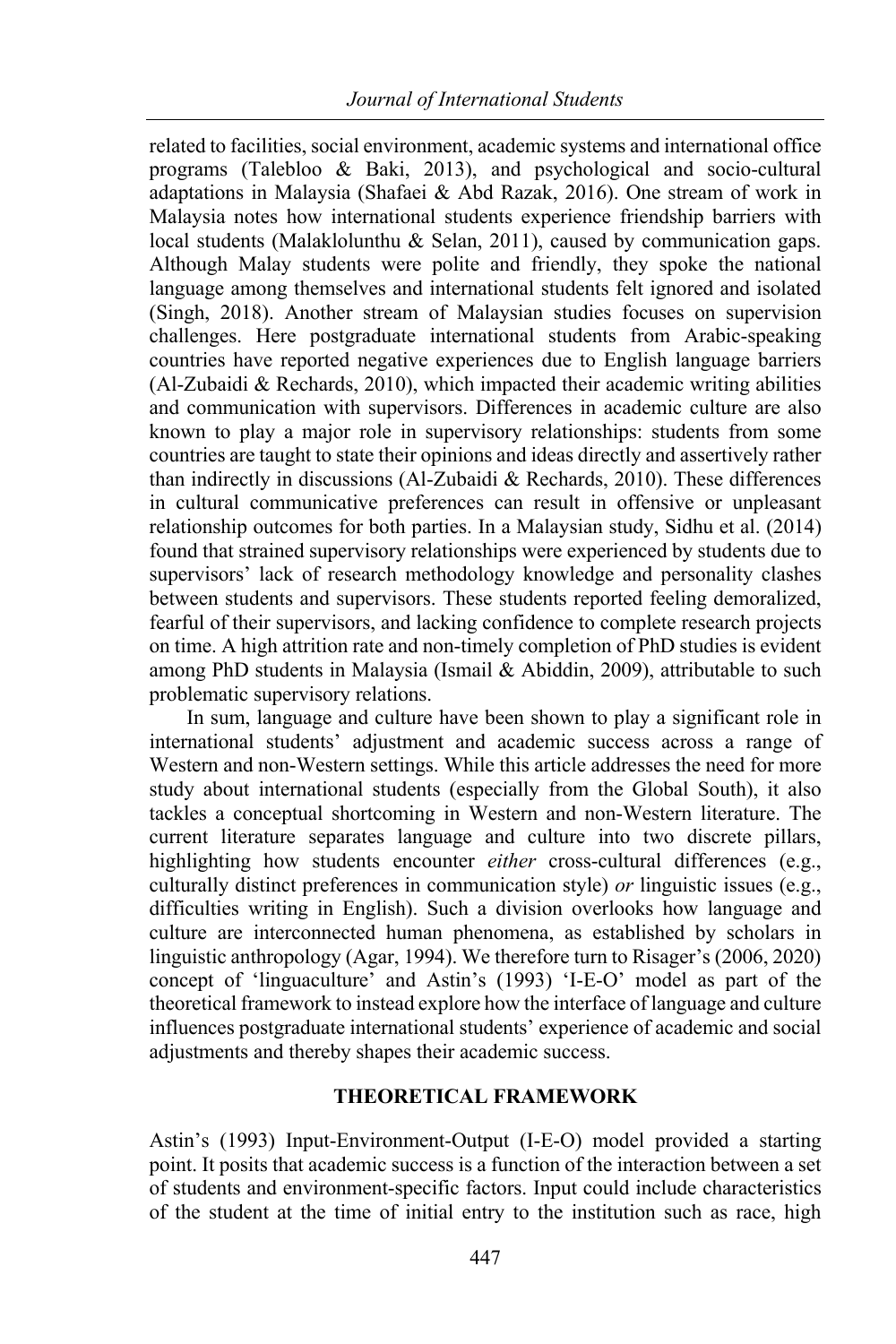aspirations, and past educational experiences. Environment is described as "the various programs, policies, faculty, peers and educational experiences to which the student is exposed" (p. 7). Outcome or output refers to students' academic achievement in terms of grades, degree completion, critical thinking, attitudes, values, beliefs, and behaviors after exposure to the environment element. The model indicates that the individual student who takes part in the environment or educational experience tends to have an impact on their own development and outcomes (Astin, 1976).

Risager's (2006, 2020) writing on the concept of 'linguaculture'—"a domain of experience that fuses and intermingles the vocabulary, many semantic aspects of grammar, and verbal aspects of culture" (Friedrich, 1989, p. 306, quoted by Risager, 2020)—offered a framework for analyzing the mutually imbricated nature of language and culture. She identified three inter-related dimensions of linguaculture:

- constancy and variability in the semantics (relating to the meaning of words independent of context) and pragmatics (meaning in relation to context) of individual languages and language use, including how discourses circulate meanings beyond specific languages;
- the poetics of language (e.g., rhythms or puns as authors play with the form and content of language); and
- the identity dimension of language, related to social and personal variations in language use, which shows that language is never a neutral phenomenon. For example, English has considerable symbolic power as *lingua franca* in the hierarchy of global languages produced by imperial histories (Sharifian & Sadeghpour, 2020).

Linguaculture is part of the linguistic resources of an individual, and, according to Risager, will vary depending on whether the language a person (the student) is using is their first, second, or a foreign language (for purposes of written or oral communication). Individuals develop and have an intimate relationship with their linguaculture in their first/native language. They will draw upon that linguaculture when learning (or using) a foreign language and transfer associated cultural and social experiences from the mother tongue into this new linguistic and cultural realm.

According to Risager, the task for the language learner (or international student using a foreign language) was

to establish an association between his/her *new* language and his/her life experiences and cultural knowledge, and this task has to be accomplished on the basis of a growing understanding of some of the life experiences and cultural knowledge common among first language speakers. (2020, p. 117)

When externalized through writing or speaking, an individual's linguaculture shows their communicative intentions and exhibits a high degree of semantic and pragmatic variabilities. Readers/listeners in turn interpret these intentions/texts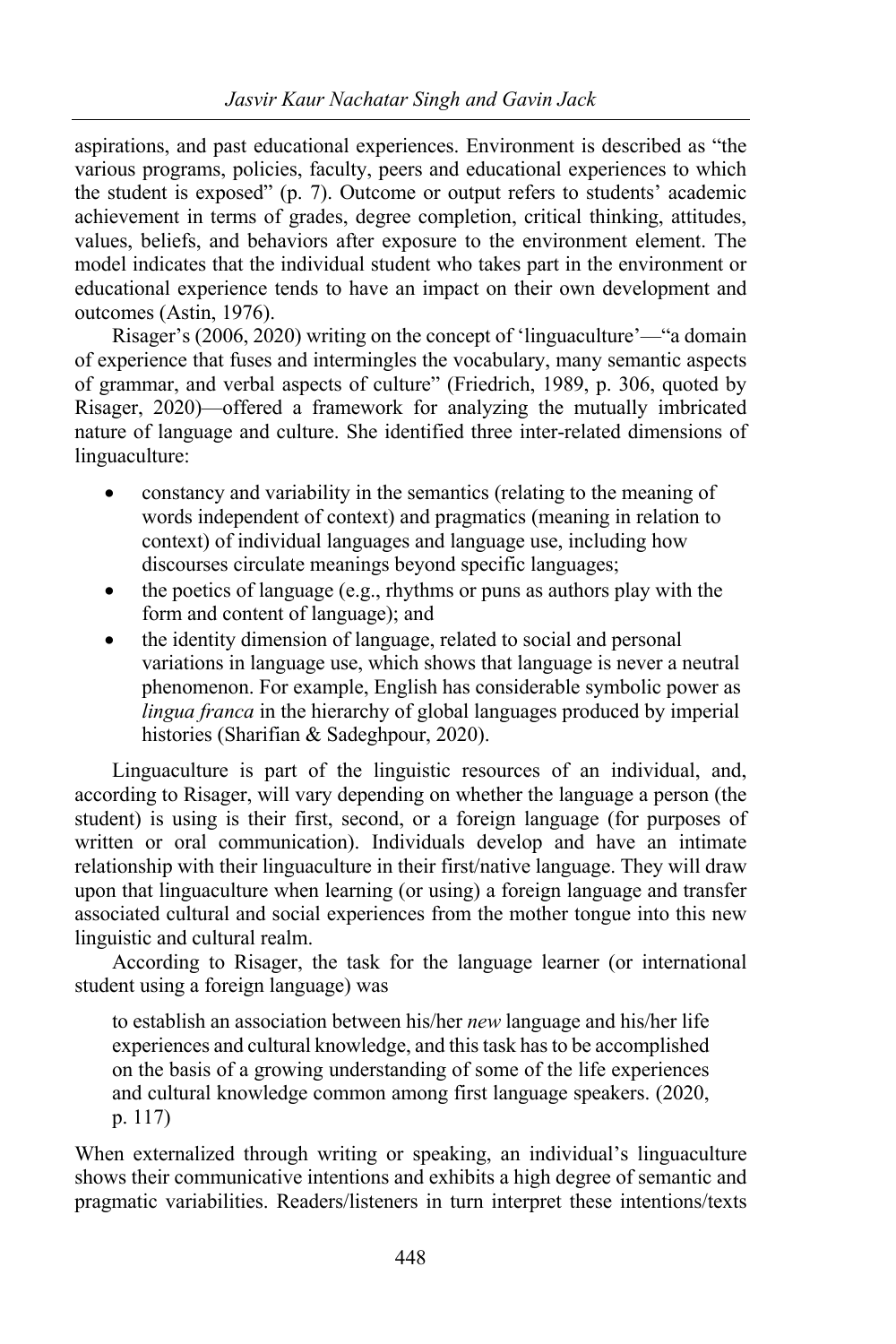through their own linguaculture. We use this framework to answer the research question: *How do language and culture pose adjustment challenges that hinder the academic success of postgraduate international students?*

#### **METHOD**

#### **Research Design and Setting**

This article is part of a wider study into international students' understanding of academic success. It adopts an interpretive methodology underpinned by hermeneutic phenomenology (van Manen, 1990), which "addresses experience from the perspectives of meanings, understandings and interpretations" (Pernecky & Jamal, 2010, p. 1056). It is appropriate for this study, given the interests in language and culture, and how postgraduate international students make sense, and thus meaning, of the lived experiences that arise from their adjustment to a new academic environment. It also aligns with qualitative emphasis on studying phenomena of interest from the viewpoint of research participants, and with due regard to context (Tracy, 2020).

Malaysia as a setting for this study is a key part of the research design and sampling. It is in the Global South, whose universities have growing numbers of international postgraduate students whose first language is not English but who are taught in English. Malaysia is a student hub (Knight, 2014) based on the exponential growth of international students in recent years (Ministry of Education [ME], 2019).

The Federation of Malaya gained political independence from Britain in 1957 (Lee, 2004) and became Malaysia in 1963. As of 2020, its population was 32.7 million; its multiethnic and multilingual society is 69.6% Bumiputra (Malay ethnicity), 22.6% Chinese, 6.8% Indians, and 1.0% other ethnicities (Department of Statistics Malaysia [DSM], 2020). Bahasa Melayu is the official language and widely used by Malaysians in verbal and written communication. English is the second language, but it is the medium of instruction at Malaysian higher learning institutions. This is the contemporary linguistic context of Malaysian universities in the neoliberal international education space where English is the lingua franca.

#### **PARTICIPANTS**

The study is based on qualitative interviews with 55 participants all based at a Malaysian research-intensive public university: 33 postgraduate international students (IS), 12 professional staff (PS), and 10 academic staff (AS). Purposive and snowball sampling methods were used to identify and recruit participants, including professional staff providing academic and non-academic support services to students (rarely covered in international student research). We deployed snowball sampling where research participants accepted for participation were then invited to suggest the names of other students who might be interested in participating (Minichiello et al., 2008). The study was conducted with institutional ethics approval (74/11PG) and confidentiality and anonymity of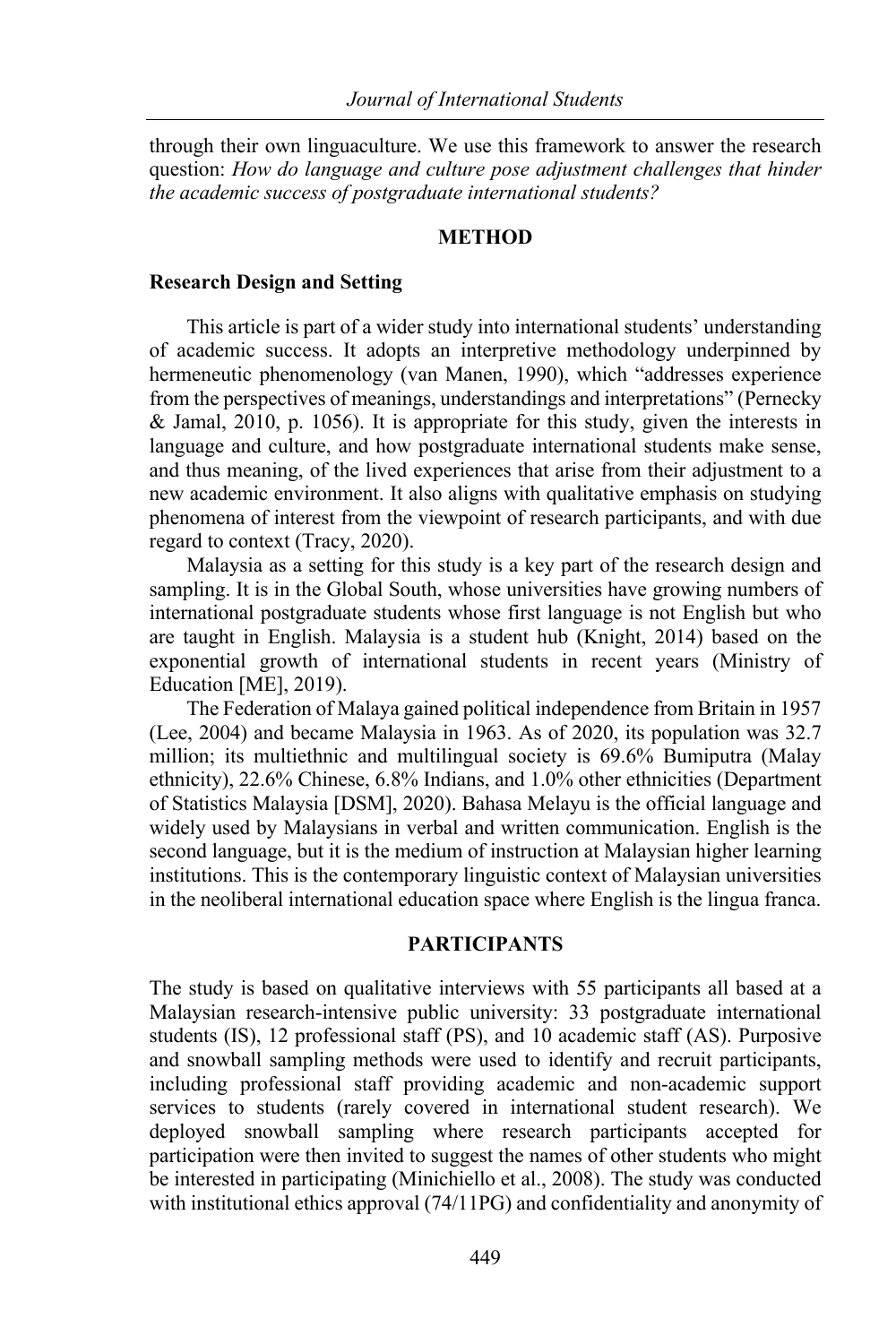all participants and the university itself were assured. The majority of the student participants were from Iran, India, Iraq, Yemen, Indonesia, and China, and thus representative of the countries that dominate the postgraduate international student profile. Because the majority of such students are enrolled in popular courses in pharmacy, education, communication, architecture, and humanities, the majority of participants are drawn from these courses, as illustrated in Table 1. There were in total 33 postgraduate students interviewed in this study.

| Information  |                  | Number         |
|--------------|------------------|----------------|
| Gender       | Male             | 21             |
|              | Female           | 12             |
| <b>Total</b> |                  | 33             |
| Nationality  | India            | $\overline{4}$ |
|              | Iraq             | $\overline{4}$ |
|              | Iran             | $\overline{4}$ |
|              | Yemen            | $\overline{3}$ |
|              | Nigeria          | 3              |
|              | China            | 3              |
|              | Indonesia        | 3              |
|              | Sri Lanka        | $\overline{2}$ |
|              | Pakistan         | $\overline{2}$ |
|              | Cambodia         | $\mathbf{1}$   |
|              | Bangladesh       | $\mathbf{1}$   |
|              | Somalia          | $\mathbf{1}$   |
| Faculty      | Pharmacy         | 5              |
|              | Education        | 5              |
|              | Communication    | $\overline{4}$ |
|              | Humanities       | $\overline{3}$ |
|              | Computer Science | $\overline{3}$ |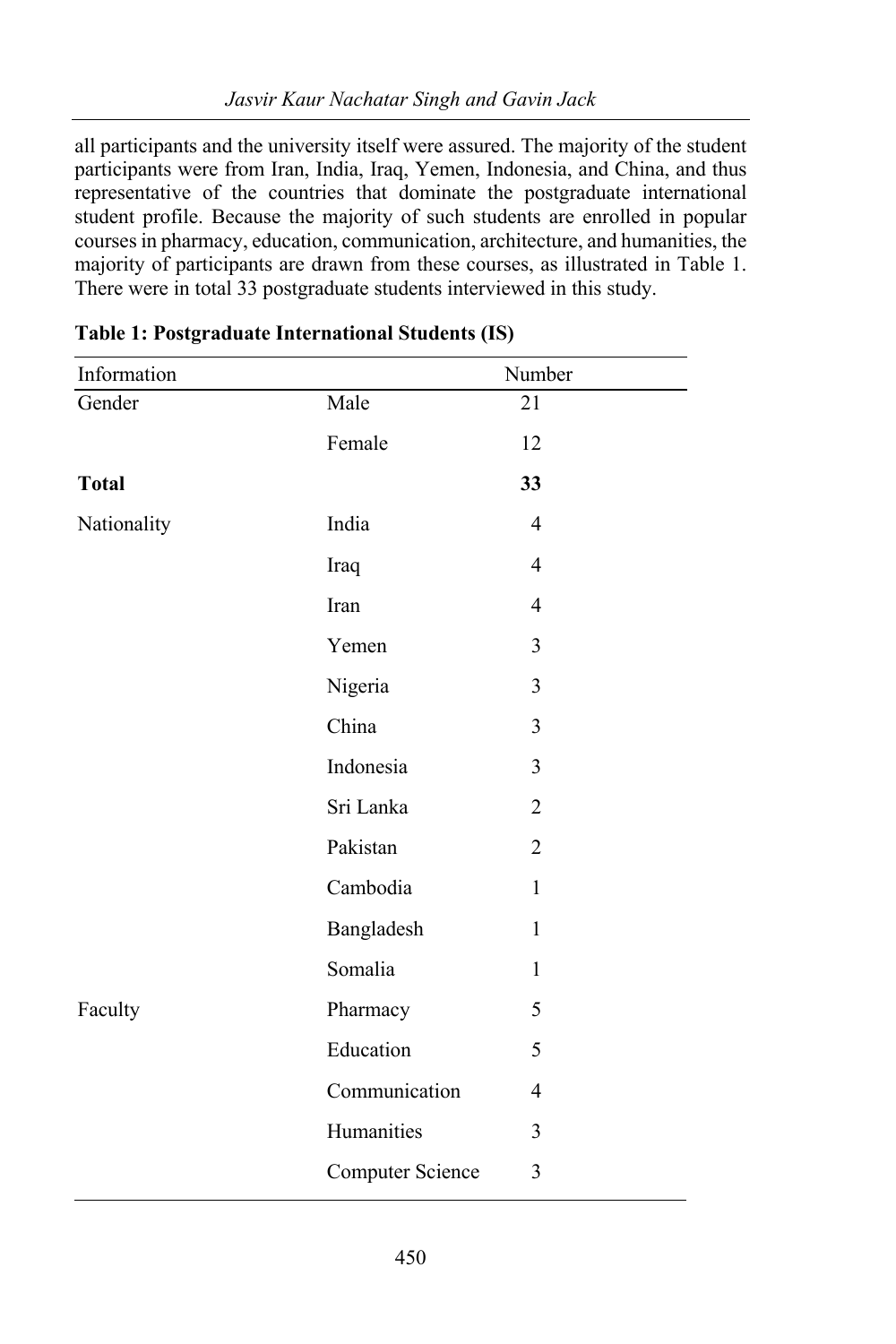| $\overline{\text{Number}}$ |
|----------------------------|
| $\overline{3}$             |
| $\overline{c}$             |
| $\overline{2}$             |
| $\overline{c}$             |
| $\mathbf{1}$               |
| $\mathbf{1}$               |
| $\mathbf{1}$               |
| $\mathbf{1}$               |
| 23                         |
| 10                         |
| $8\,$                      |
| 10                         |
| 4                          |
| 5                          |
| 3                          |
| $\mathbf{1}$               |
| $\overline{2}$             |
|                            |

Professional and academic staff came from a number of areas and Faculties. Table 2 shows academic staff members demographic details. There were in total 10 academic staff members interviewed for this study.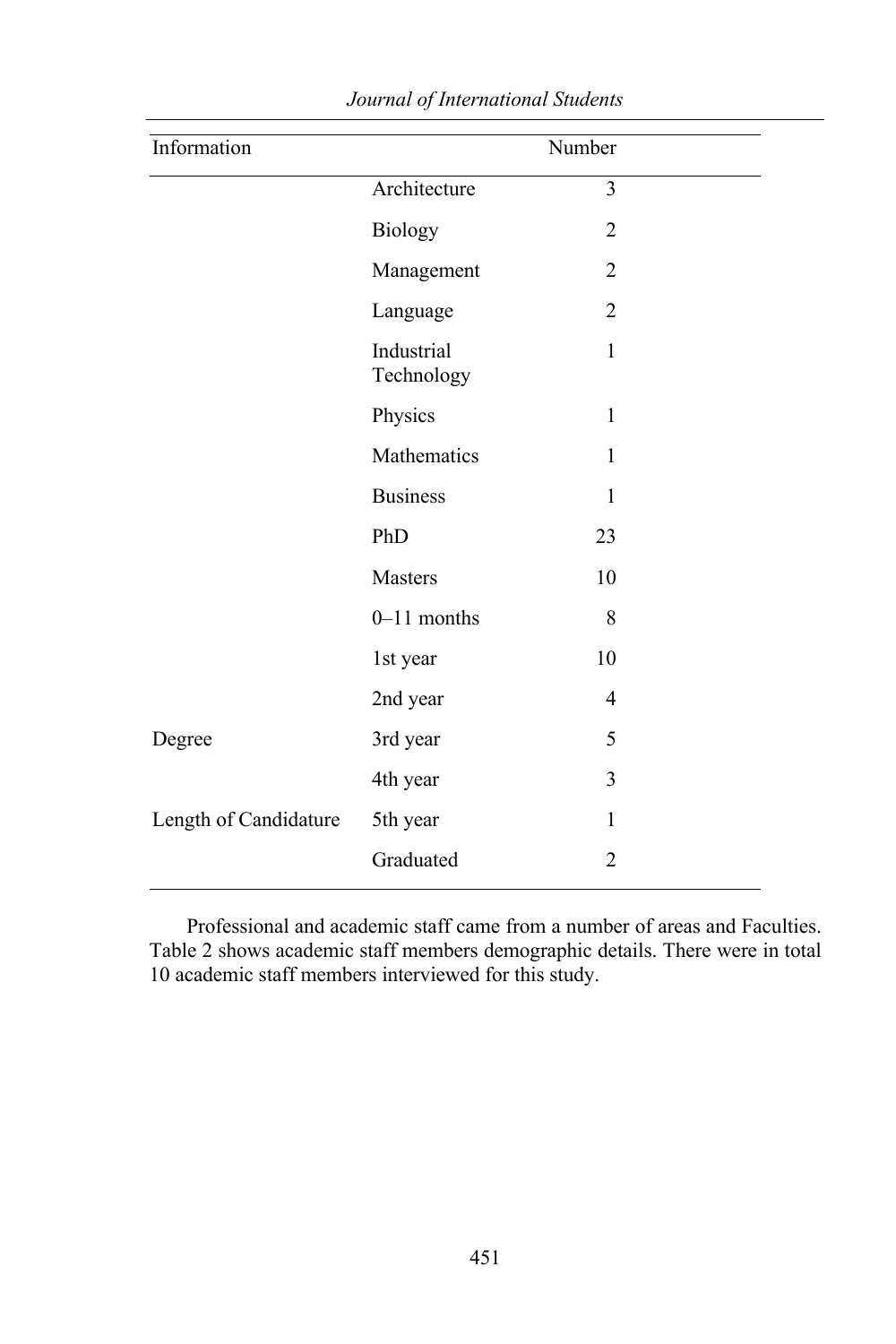| Information |                                              | Number |
|-------------|----------------------------------------------|--------|
| Gender      | Male                                         | 7      |
|             | Female                                       | 3      |
| Position    | Dean                                         | 2      |
|             | Deputy Dean for Graduate 1<br>Study          |        |
|             | Deputy Dean for<br>Postgraduate and Research | 2      |
|             | Senior Lecturer                              | 2      |
|             | Language Instructor                          | 1      |
|             | Language Coordinator                         | 1      |
|             | Lecturer                                     | 1      |
| Male        | Professor                                    | 2      |
|             | <b>Associate Professor</b>                   | 5      |
| Female      | Professor                                    | 1      |
|             | Language Teachers                            | 2      |

## *Jasvir Kaur Nachatar Singh and Gavin Jack*

**Table 2: Academic Staff (AS)**

A total of 12 professional staff participated from the Postgraduate Student Office, language support services, the library, and housing administration and faculties that offer academic assistance to postgraduate international students. Table 3 presents their demographic details.

|  | <b>Table 3: Professional Staff (PS)</b> |  |  |
|--|-----------------------------------------|--|--|
|--|-----------------------------------------|--|--|

| Information |                            | Number |
|-------------|----------------------------|--------|
| Gender      | Female                     | 8      |
|             | Male                       | 4      |
| Position    | Deputy Registrar           |        |
|             | <b>Assistant Registrar</b> | 3      |
|             | Senior Assistant Registrar |        |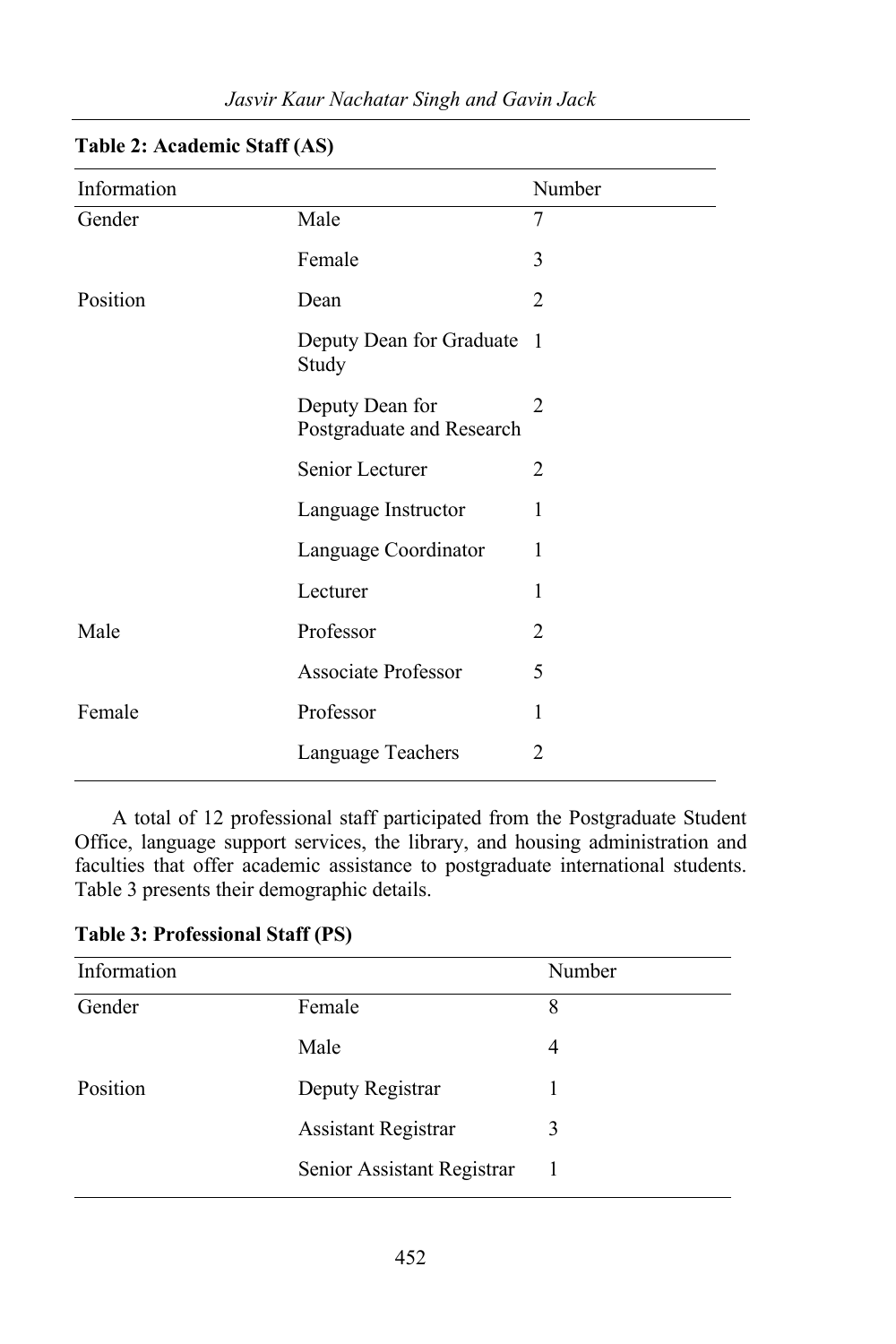| Information |                                  | Number |
|-------------|----------------------------------|--------|
|             | Residential Manager              | 2      |
|             | Librarian                        | 3      |
|             | <b>Statistical Administrator</b> |        |
|             | <b>Editing Advisor</b>           |        |
| Department  | Postgraduate Student Office 6    |        |
|             | Library                          | 3      |
|             | Hostel                           | 2      |
|             | Faculty                          |        |
|             |                                  |        |

## **PROCEDURES**

Semi-structured interviews were utilized. They are the most common method of data collection in qualitative and phenomenological research to obtain, understand, unfold, and explore in-depth the experiential views of participants (Kvale, 2007). The first author conducted face-to-face interviews over a threemonth period. All interviews (except with one professional staff member who spoke in Malay) were conducted in English, audio-recorded (with participants' permission) and transcribed. Interviews lasted between 45 and 60 mins and the average length was 49 mins. The interview schedule for the wider study included questions about participant demographics, interviewees' understanding and experiences of academic success, factors and challenges that affect it, and how the university supports it. The first author was the interview facilitator to whom participants could reveal their perspectives and experiences of academic success. This required consistent effort on her behalf to avoid moving too fast in the interview and imposing preconceived thoughts on the phenomena under investigation (Green & Bowden, 2009).

# **ANALYSIS**

Van Manen's (1990) method of thematic analysis was used to code the data. The first author adopted an inductive approach to first manually analyse, code, and generate a thematic map (Braun & Clarke, 2006). The coding process began with selecting the shortest transcript from each participant group and separately assigning key words or phrases that describe what the meaning the participants wished to convey about their experiences (Tesch, 1990). Van Manen's (1990) selective reading approach was adopted to see which phrases represent the phenomena under investigation. The first author asked "What statement(s) or phrases(s) seem particularly essential or revealing about the phenomenon or experience being described" to formulate meanings (van Manen, 1990, p. 93). The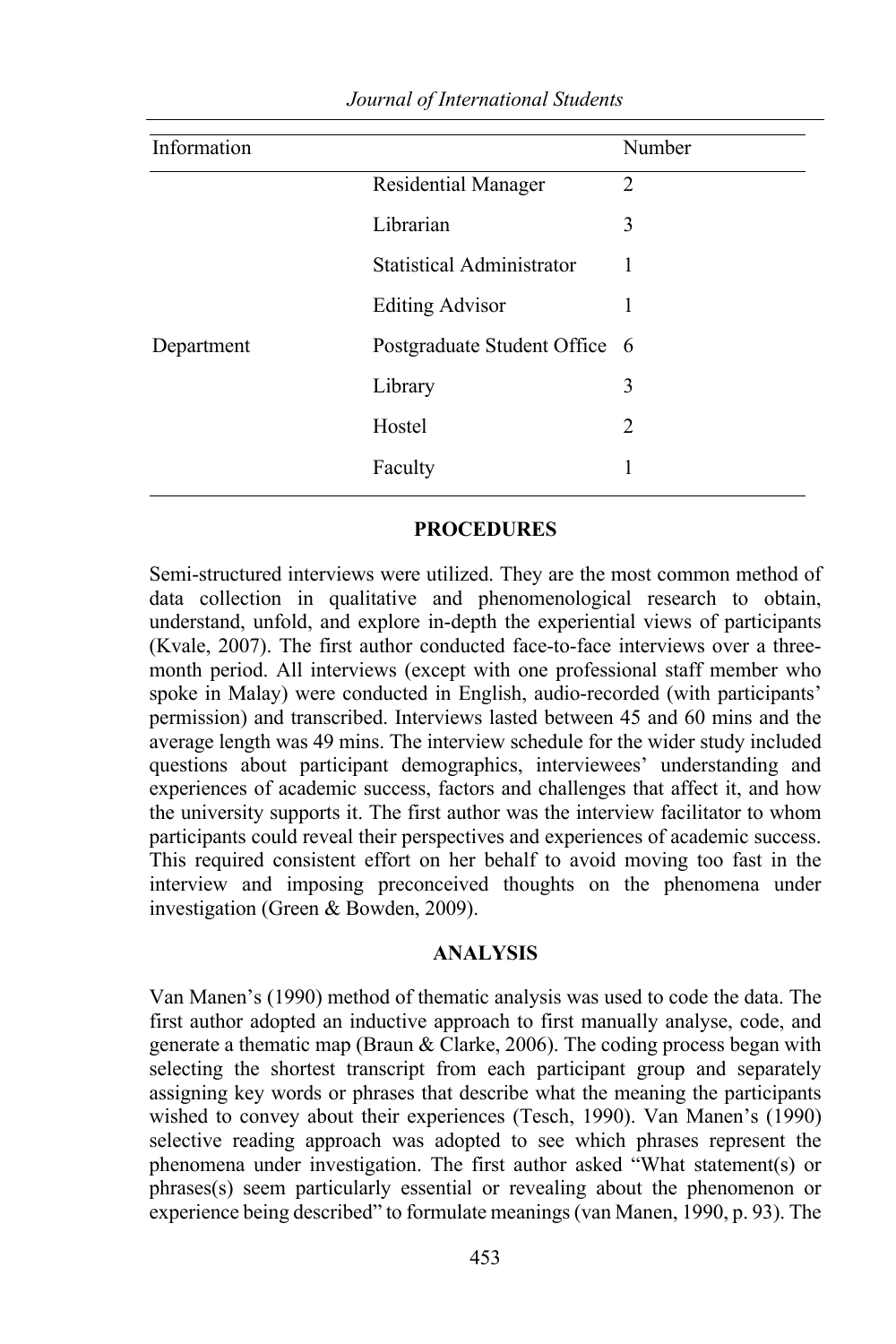next step was to group similar sub-codes and redundant codes; this reduced the list to a smaller and more manageable number of codes (Braun & Clarke, 2006; Tesch, 1990). The first author highlighted quotes which supported the codes (Creswell, 2008; Tesch, 1990). As the coding process progressed and themes emerged, the analysis became more structured and organized (Ezzy, 2002). Reduction of codes then led to establishment of themes, and interpretation of data in relation to the research question.

#### **RESULTS**

The two main sets of adjustment-related challenges reported by participants as impacting their academic success were academic and social challenges. Figure 1 presents the thematic map of these and is used to structure the findings.



**Figure 1: Thematic Structure**

#### **ACADEMIC CHALLENGES**

#### **English and Malay Language Challenges**

English proficiency was perceived as a barrier to academic success. Students specifically reported issues with grammar and sentence structure in their communications in English, similar to Novera's (2004) finding. Academic staff also found that some students from Middle Eastern countries (first language Arabic) tend to have problems with the way they write Roman alphabets. Although these students have their IELTS/TOEFL scores as an admission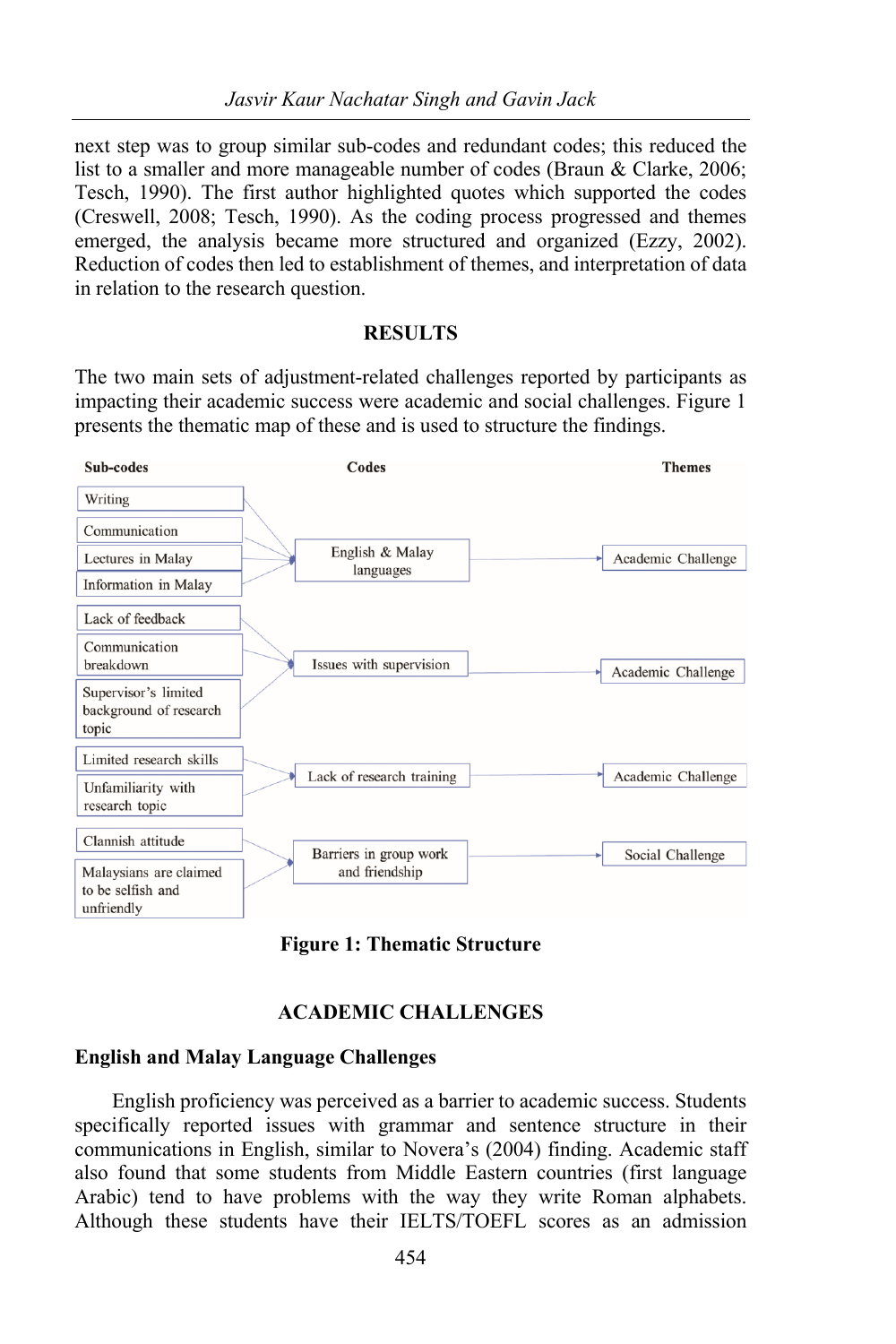requirement, there are issues when they translate Arabic words into English. Arabic has a 28-letter alphabet (all consonants), whereas English alphabet has 26 letters, including vowels. Arabic letters take on different shapes depending on whether they are the initial, medial, or final (Auty et al., 1993). As a result, students are confused when writing the Roman alphabet if they have limited writing experience in English:

They come from a background where they have been trained to follow the wrong structure, and some of them have problems with their writing of the alphabet also *(AS 7, Female, Language Instructor)*.

In regard to sentence structure, an editor explained that Middle Eastern students with Arabic as native tongue struggle with English grammar and using conversational language, as opposed to academic style language, which leads to mistakes:

These students, especially from Arab countries, they have a tendency to write long sentences without full stops, and then, of course, the grammatical problems. They have the knowledge, but if you cannot express yourself properly, it is difficult to carry yourself at the international level *(PS 7, Male, Editor)*.

International students also reported the tendency to think in their mother tongue first before translating their ideas into English and writing in English:

I had a slight problem with changing the language. My problem was not really with my English but having a thought in my mind in Persian, but to write in English was not so easy. I couldn't find the best word to write. Sometimes I just translated them and it was not a good translation *(IS 10, Female, Iran).*

Such practical difficulties can certainly have an impact on the quality of students' written work and articulation of ideas. This may hinder students' academic success in terms of non-timely study completion because they can take a longer time to complete assignments or theses (Mori, 2000). A student pointed out that he faced challenges in writing his PhD thesis:

I still have a lot to go because thesis writing is very tough. However, I am planning within six months I will finish it *(IS 18, Male, Bangladesh)*.

A Master's student argued that thesis or assignment writing is a very difficult task as you need to perfect your writing in English, and this requires many drafts and redrafts, and a lot of time: "If we are unable to write to some academic standards, we are unable to receive good grades for our assignments" (IS 29, Male, Yemen), and

English is our second language; so, when you write your assignment or thesis, this is a very difficult task. You need to write ten times over anything you write and rewrite, but you don't have the enough time to do it, especially in the course work, as you have limited time to do your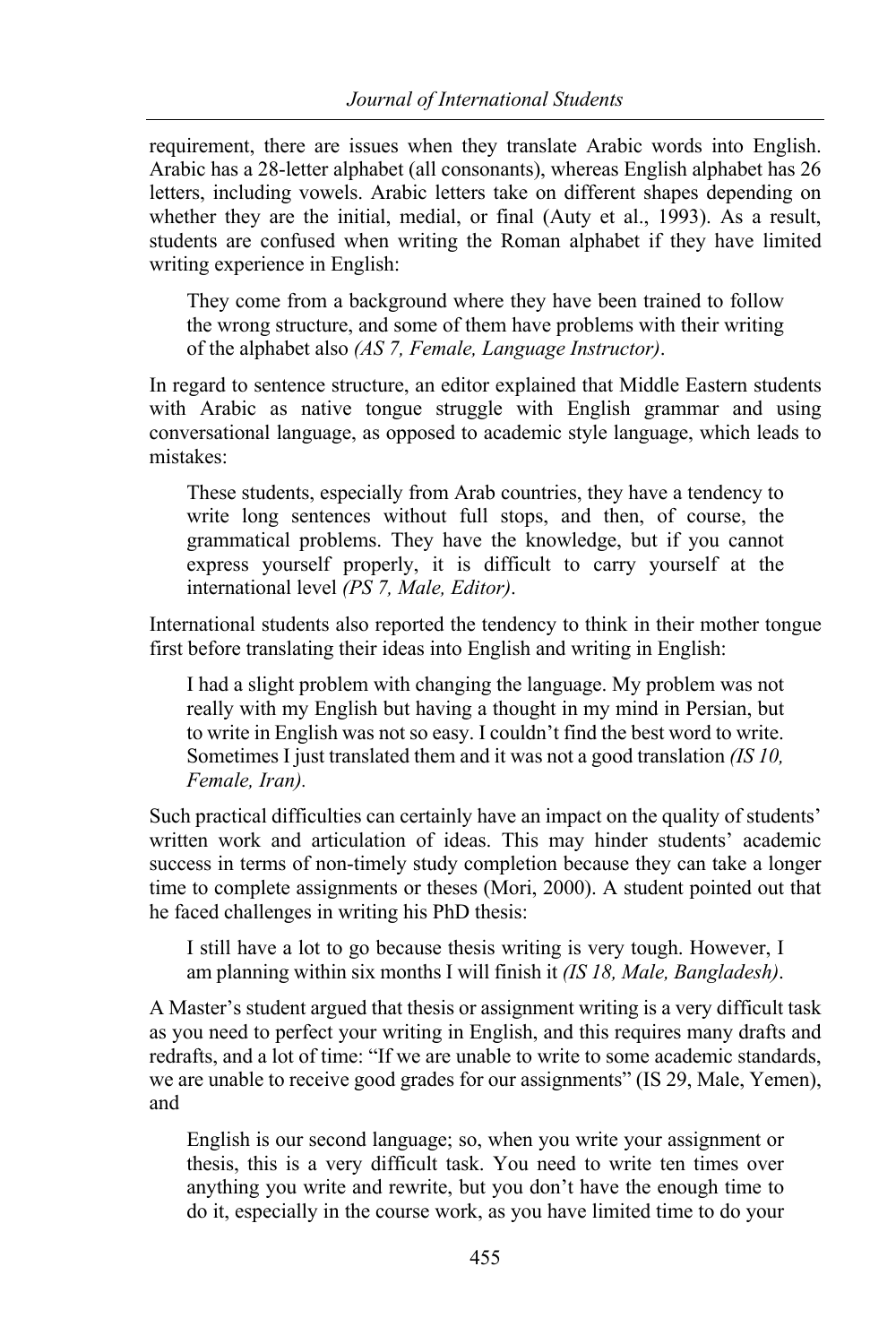assignment and if you don't do your assignments neatly you don't have good marks at the end.

Academic staff associated communication challenges mainly with the *viva-voce* or oral examination. The *viva-voce* is a mandatory requirement for postgraduate students to defend their Master's or doctoral research project at Malaysian universities. According to staff, international students were sometimes unable to understand basic questions posed by panel members. In an extreme case, international students might experience academic failure due to their lack of English language competency. A Deputy Dean pointed out that international students tend to experience problems in their *viva-voce*:

When it comes to the viva, who will talk on behalf of them, how would you defend yourself? So, there are students who couldn't do that. They fail maybe *(AS 6, Male, Deputy Dean)*.

He added: *'We have seen many students who couldn't cope or were demotivated because of the language barrier.'*

Students in this study had not only experienced difficulties in English. They also faced challenges in communicating in Bahasa Melayu, particularly if they themselves were Indonesians. They are, however, permitted to write their theses in Bahasa Melayu due to its linguistic similarities with Bahasa Indonesia. Thus, while the medium of instruction is English, some flexibility is applied in the case of Indonesian students to allow them to write either in English or in Bahasa Melayu, but, according to academics, even with this choice, Indonesian students tend to write their thesis in Bahasa Indonesia, which is not one of the two approved languages:

The Indonesian students, they feel that it is easy here, because we have the common language, yet the language is still a problem for Indonesians, because you have to write in the Malay language, not the Indonesian language. Indonesian students write in the Indonesian language. It is better to ask them to write in English, because certain words are simply vulgar: the meaning is different *(AS 6, Male, Deputy Dean)*.

The structure of sentences and some specific words do not convey accurate definitions in both languages. As a result, academic staff members tend to edit and revise students' writing style. This may contribute to non-timely completion and poorly written quality of theses and publications. A PhD student commented: *'It is not just getting PhD within the time frame but completing with quality' (IS 30, Male, Nigeria)*.

Further, international students acknowledged that they faced problems in lectures and tutorials, because lecturers unconsciously or habitually used Malay to teach or to convey information, which impacted students' learning processes and led to feelings of exclusion:

The lecturer will give a lecture in the Malay language. There is a tutorial for two hours in Bahasa. There are only a few sentences in English and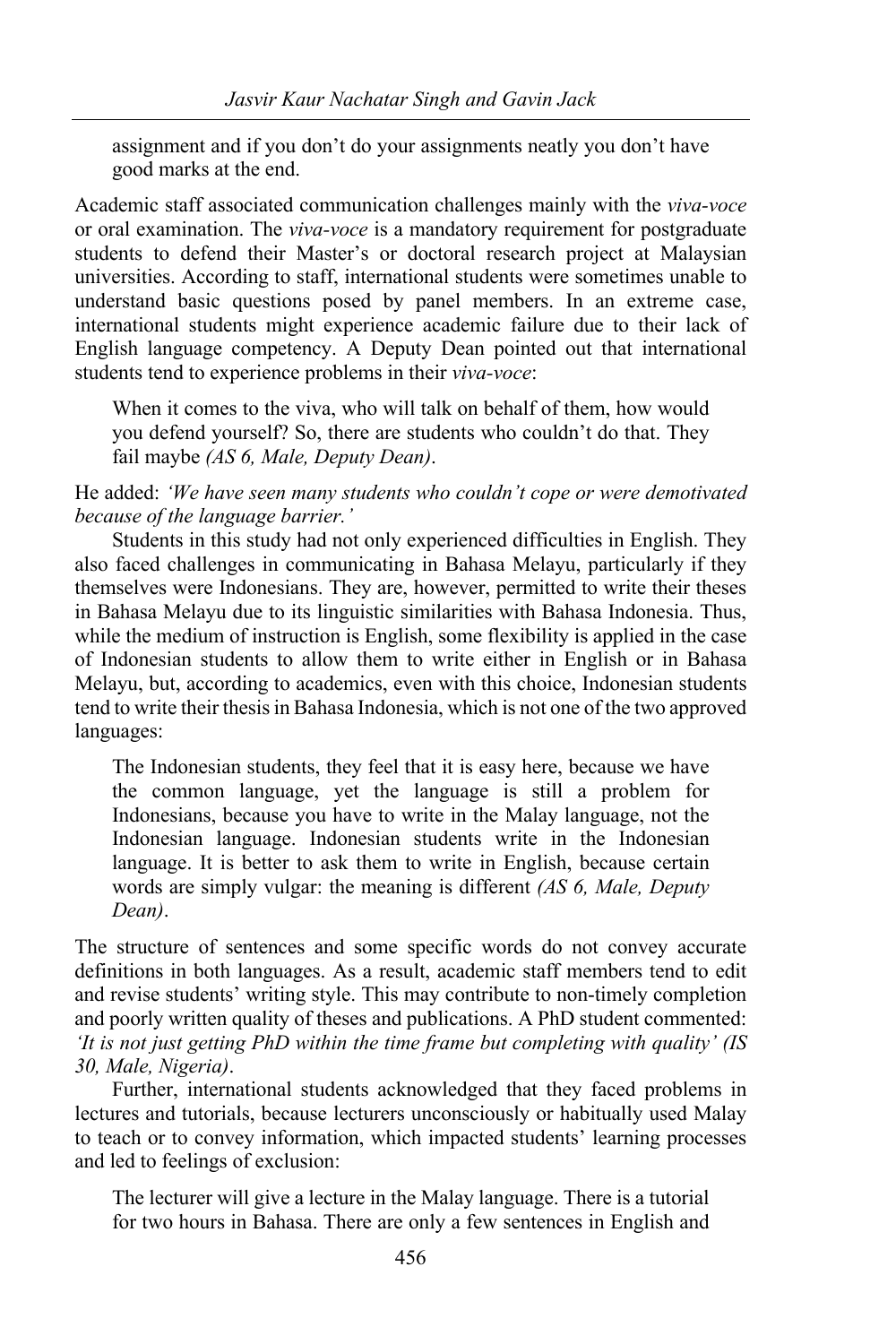most, 90%, in Bahasa. Some slides were in English, so I can read them, but the lecture is mixed English and Bahasa in the teaching *(IS 7, Male, Somalia)*.

Similar findings emerged in a Korean study (Kim, 2019), which reported that Korean was used in classrooms and had great influence on international students' academic socialization in class.

A Palestinian Master's student claimed that she faced difficulties in catching up on course materials due to the mixed languages used by lecturers:

Lecturers use Bahasa and English during the class, so I face some difficulties in this case, as it is difficult for international students to understand, to get the idea [behind it] *(IS 19, Female, Palestine)*.

Newly arrived international students reported facing issues understanding information in Malay on campus noticeboards. Lack of understanding of Malay affected their academic success, because they were unable to comprehend vital information such as timetables or non-academic activities that could help them excel:

I read the notice board, I read banners, but all of them are in Malay. Every poster, every word is in Malay, and that sometimes irritates me. I find it very difficult, because I am yet to register in the Malay [language class] *(IS 25, Female, Pakistan)*.

If it is written in English and Malay, we can learn. All is written in Bahasa. Even if we try to search it is difficult, and, in the timetable, it might be written in Bahasa *(IS 7, Male, Somalia)*.

Malay language classes are offered to international students, and it is a requirement for all international students to pass in Malay before they graduate. It is recommended that international students take these classes in their first semester to assist them in their learning and social environment.

## **Issues With Supervision**

Previous scholars have linked lack of supervision to differences or conflicts between supervisors and students in terms of cultural misunderstanding, lack of day-to-day contact, inadequate critical supervision that offers analysis and evaluation of work in progress, and time management (Abiddin & West, 2007; Krauss & Ismail, 2010). The findings here echo these themes, with students citing disorganized meeting appointments, feedback that lacks specificity or focus, and supervisor availability (because supervisors may have too many postgraduate students and they themselves may hold multiple leadership roles. Such issues were barriers to effective supervision:

My supervisor is very busy and when I pass my chapters to her, she needs a lot of time to read and give feedback to me. So that's the big challenge for me. She has a lot of students, so she is extremely busy with them too.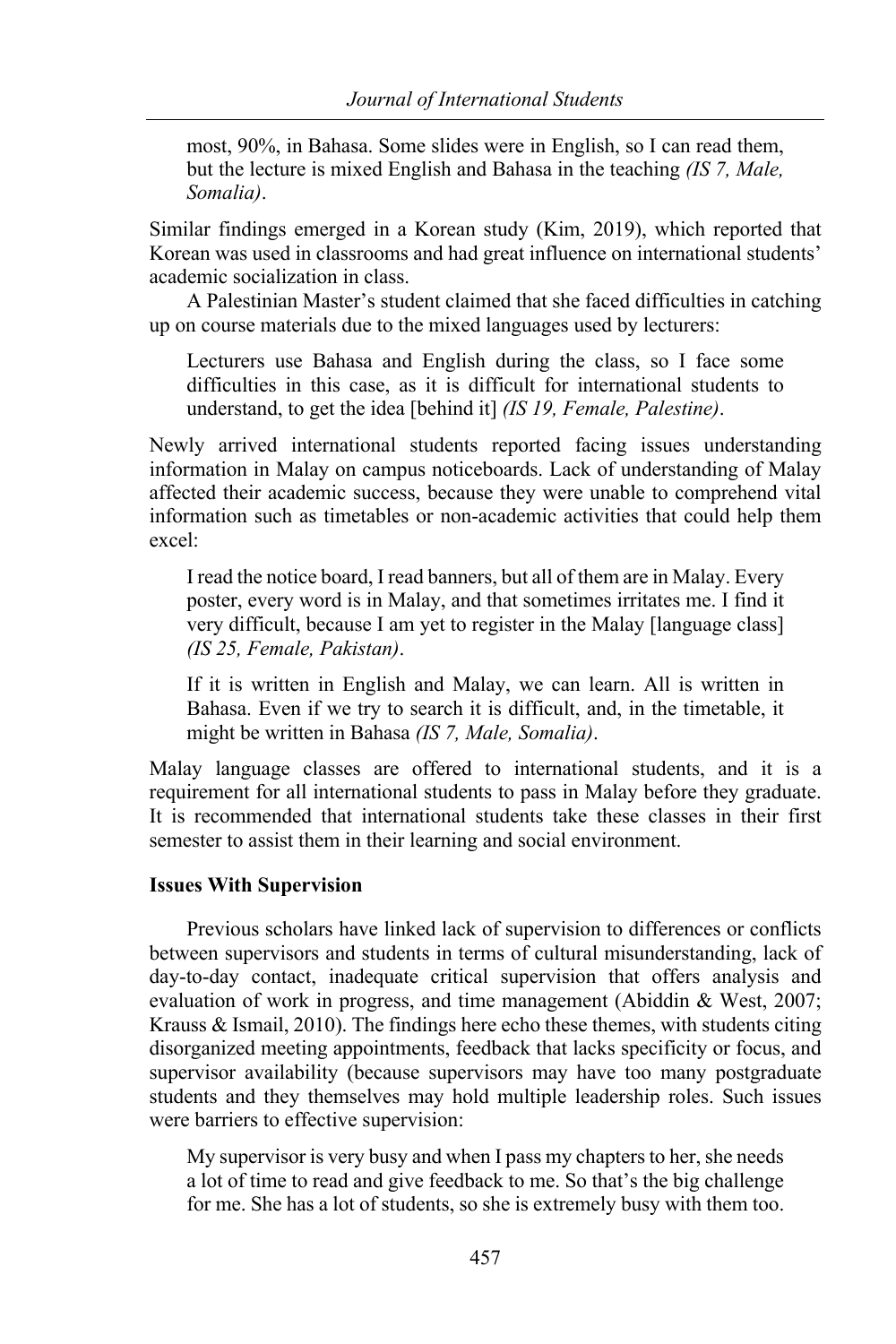She is also a Deputy Dean and also at the same time she needs to travel a lot. She doesn't have a lot of time to correct so many students' work and at the same time she is a lecturer *(IS 6, Female, Indonesia)*.

Due to the university's status, academic staff members have experienced increases in their workload in recent years. The ratio of graduate students to supervisors has increased, high-impact research needs to be conducted, and additional administrative work is required, coupled with increased teaching workload. Limited supervisor expertise in students' research topics was also an issue:

Sometimes you feel your supervisor is disconnected from your field or on what you are going to do or what you are thinking. You feel you didn't make progress or fail in making progress. This is the main measure that makes me feel depressed *(IS 8, Male, Palestine)*.

Some students were prompted to take the extreme measure of changing their supervisors:

We notice now that the conflicts between the international students and the supervisor are increasing. For example, they always ask to change their supervisor, because they are having problems with their supervisor in terms of interaction, communication, human relations – I think because of the different backgrounds and different cultures *(PS 3, Female, Assistant Registrar)*.

While the government's Internationalisation Policy document (Ministry of Higher Education [MHE], 2011) states that universities are responsible for providing positive learning experiences to international students, these supervision challenges undermine students' engagement and experience. Notably, no students raised any concerns in regard to their supervisors' English proficiency during supervision.

# **Lack of Research Training**

International students from Arab and Asian countries acknowledge that they have insufficient research knowledge due to their limited research experience in their previous education systems. For example, a Yemeni student observed that research was never a part of his undergraduate or Master's degrees in Yemen:

I did my Bachelor and Master's degrees in my [home] country. So the academic challenge first [in the new country] was I didn't have the knowledge about doing research, the steps that should be done for preparing proposals, how to deal with databases, trying to analyse the articles you read, what are the things that you should read – is it articles only or books? *(IS 4, Male, Yemen)*.

Another student from Cambodia mentioned that only document analysis was primarily used for research in his home country. He, therefore, faced difficulties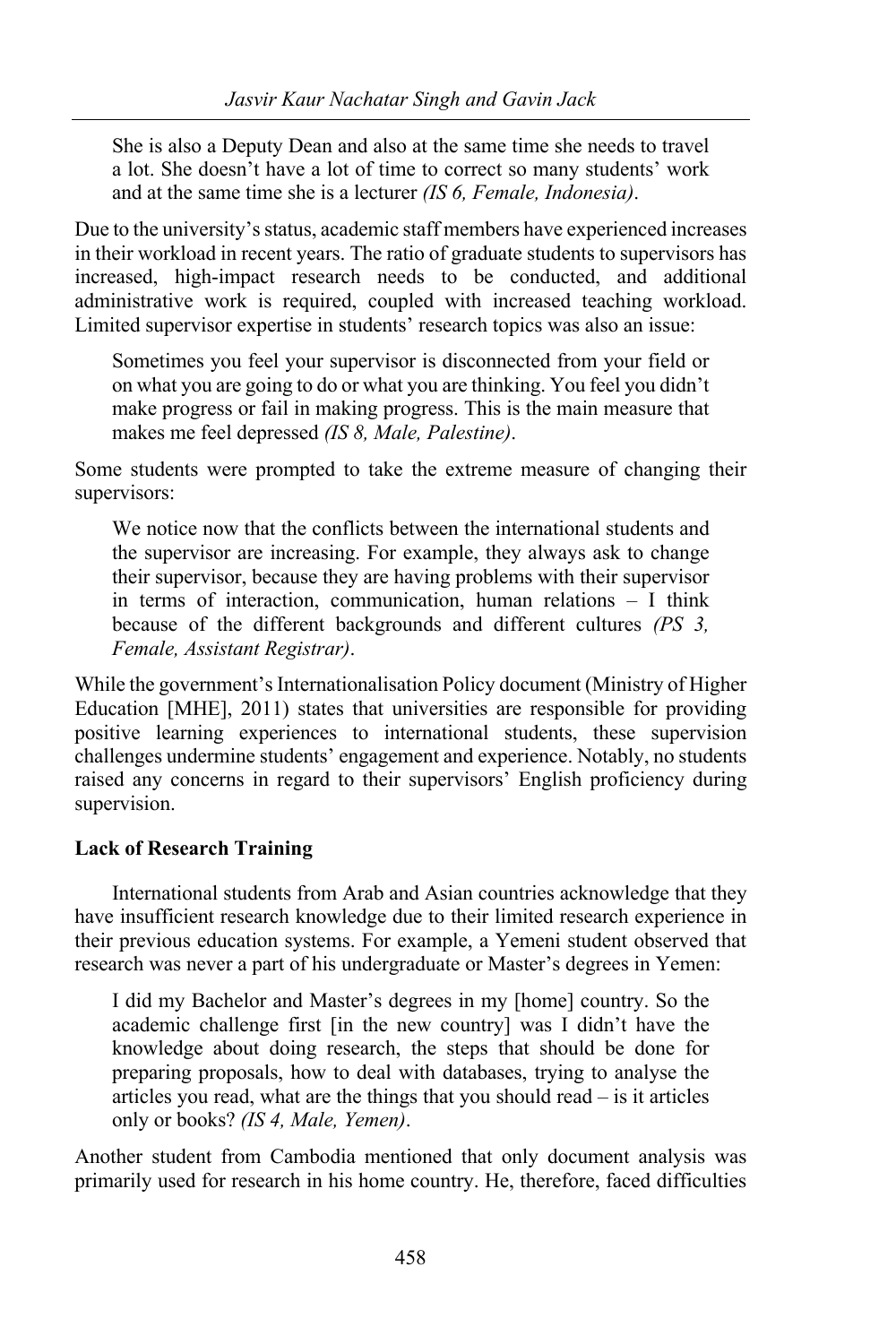in understanding research methods in Malaysia, especially in initial years of candidature:

Research method in my country is different. During the French time, there was only a focus on reading documents and then we can compile and analyse the documents. So here I need to conduct interviews. It is different. My background is law, so I changed to study education. This [new study field] was so different, and [hence] difficult for me *(IS 15, Male, Cambodia)*.

Limited awareness of research culture was reported as impeding their research growth in terms of preparing a research proposal, reading and analyzing articles and books, conducting research, and writing thesis-related chapters. While Ismail and Abiddin (2009) claimed that issues of unfamiliarity with research topics and lack of research methodology knowledge are normal experiences faced by postgraduate international students, at this university this affected students' academic success in terms of timely completion: it took longer to start projects and completion tended to exceed the official timeframe:

I should find the topic, the area and the gaps. It was very difficult to find the topic: I read for a year and a half, and I want to start to do it, but I don't find what to do, then I change the topic, I change the topic, [and] after a year and half I change the topic again. 'What is the objective you want to do, what is your contribution?' The topic is quite difficult for me *(IS 13, Male, Yemen)*.

# **SOCIAL CHALLENGES**

## **Barriers in Group Work and Friendship**

International students faced barriers in group work with Malaysian students, which impacted their friendship. This study found negative perceptions on Malaysian students' personal characteristics. For example, local students were labelled selfish, for example, in not sharing research information, they were seen as unfriendly and limited discussion around stimulating ideas in group assignments. Group work issues impacted formation of friendships with domestic students, and in consequence international students were sometimes unable to complete their assignments:

The way to study, to do group assignments, for us is really different with them. They start to do something, then they don't share with you. And then, whenever we ask them to explain to us what they are doing, they don't do anything. [That's the] end of the assignment, because we don't have any discussion. That's why we've got problems with the assignment, we cannot finish sometimes, also, the relationship between us and the Malaysian students. They don't explain. They just expect you do all the things *(IS 17, Female, Iraq)*.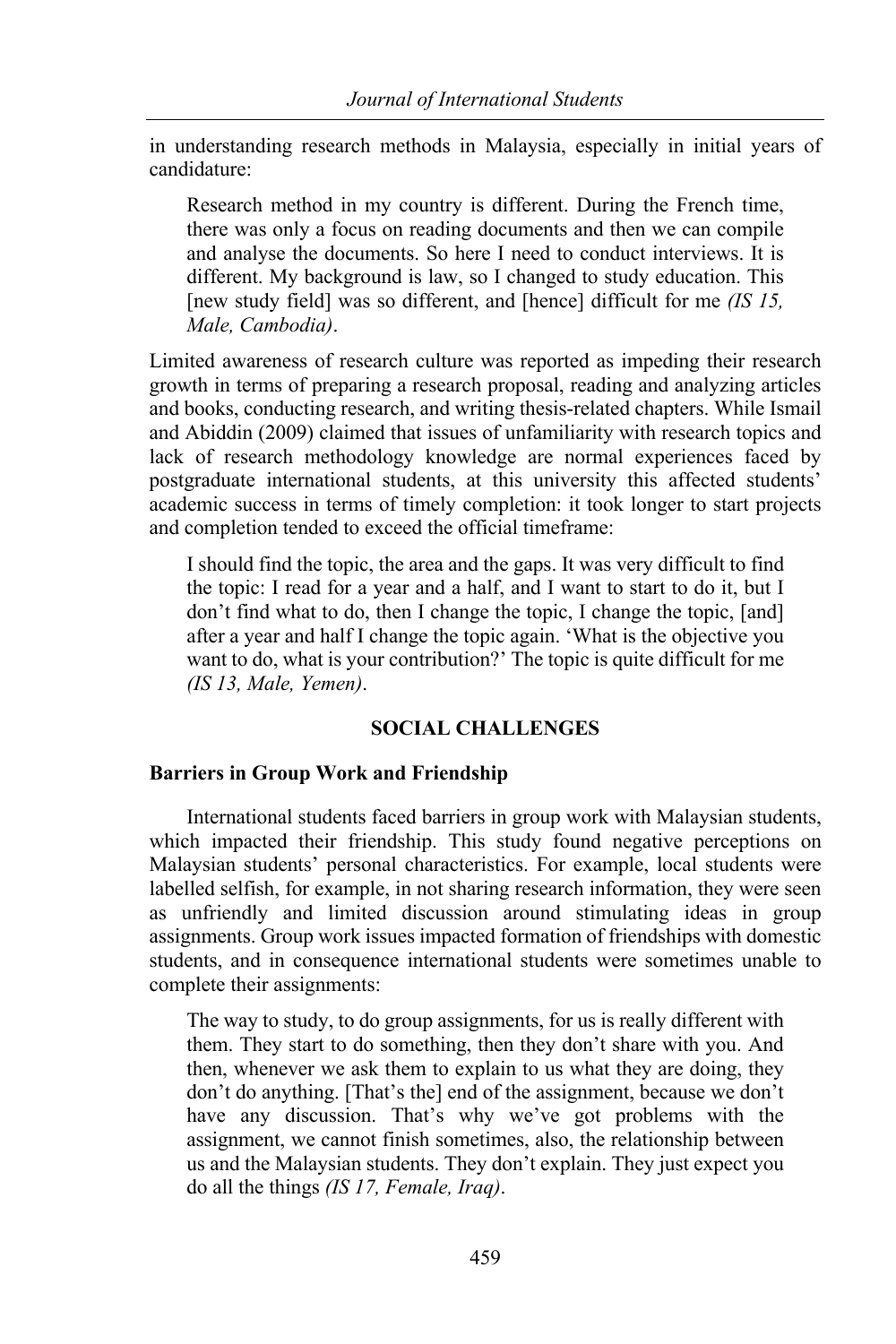Malaysians are also considered to have a 'clannish' attitude. This is because they only make friends with the same race groups, according to student participants:

In my country we don't have races. There was difficulty in trying to make friendship and communicate with Malaysians, with all races. We can say that Indians, they are friends with Indians, Malays are friends with Malays, and Chinese, they are friends with Chinese. I think there are barriers between friendship relationships between foreigners and Malaysian students *(IS 4, Male, Yemen)*.

This factor is also identified in Trahar (2014), where it is reported as apparent unwillingness of these three local ethnic groups to integrate; this reluctance may 'complicate' the international dimension if there is less integration between Malaysian and international students. Studies have suggested that such 'disintegration' further impacts postgraduate international students' academic success because they are unable to experience international (Malaysian) life and communication barriers impede research ideas and study discussion (Singh & Jack, 2018). While studies (Nguyen, 2013; Zhu & Bresnahan, 2018) have claimed that international students are unreceptive to befriending local students, however, this study has found the opposite to be the case.

#### **DISCUSSION**

The purpose of this study was to investigate the role of language and culture in the adjustment issues that have an impact on the academic success of postgraduate international students in a particular university. In terms of Astin's model, the notion of linguaculture provides a novel variable of study that can advance understanding of international students' adjustment. Linguaculture may be viewed as both input (characteristics of the individual student) and linked to particular facets of the institutional environment (e.g., as manifest in the use of English as the official language of classroom instruction) within Astin's model.

The study addresses two limitations in the literature. The first is the need for more studies about international students whose first language is not English, and undertaking postgraduate degrees delivered primarily in English at non-Western institutions. Second, while studies have shown the role of cross-cultural differences and linguistic matters in international student adjustment, they are conceptually limited in not recognizing the interconnected nature of culture and language. Accordingly, we now discuss the results through the conceptual lens of 'linguaculture.'

The results section showed linguistic and cultural issues to be embedded in a series of academic and social adjustment challenges and reported by all participants to be detrimental to academic success. Risager's (2006) concept of linguaculture assisted in analysis as to how the *interface* of language and culture across different dimensions is at work. First, we view some challenges reported as related to the semantic and pragmatic dimensions of linguaculture. Prominent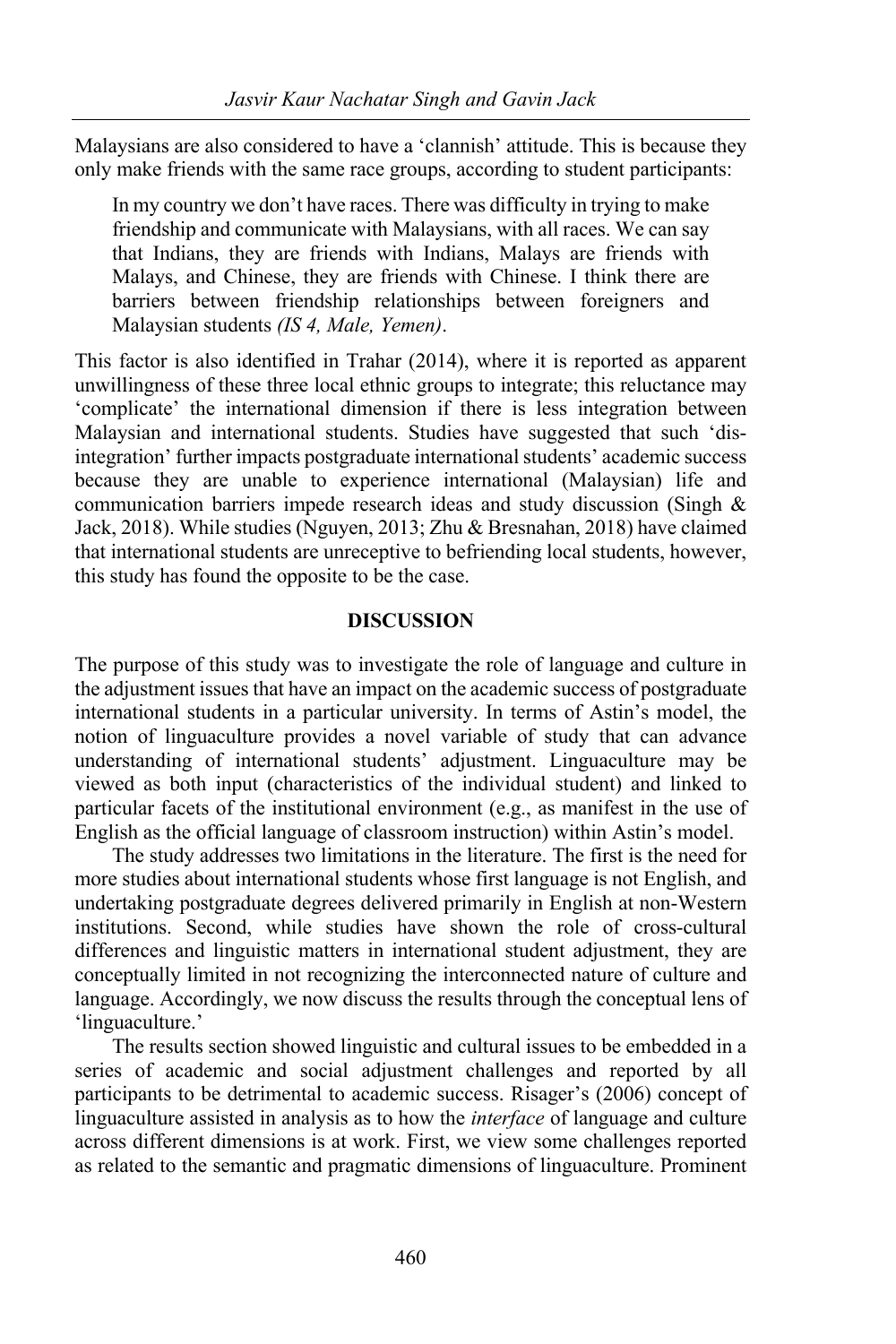empirical instances include the academic and support staff reports on weaknesses in Arabic-first-language Middle Eastern students' use of English in written texts, and international students' difficulties expressing themselves verbally in English in oral examinations. Academic staff also criticize Indonesian students' unreflective and problematic use of Bahasa Melayu in thesis writing. It is also evident in students' accounts of their time-consuming cognitive approaches to translating literally from their first language to English before moving to speech or writing.

Second, the ambivalence and frustration of everyday experiences of international students are connected to the pragmatics of language and identity dimensions of linguaculture. Students noted that teachers made inconsistent use of English as the mandated language for classroom work, they posted important notice-board signs in Bahasa Melayu rather than English. There were difficulties, too, in undertaking group work with local Malaysian students and these thwarted opportunities for friendships among students from different backgrounds. Challenges reported by all participants about students' research and methodological knowledge—that is, the particular academic discourse and its domain-specific meanings and practices—transcended the boundaries of particular (national) linguistic and cultural groups. These difficulties played out in students' questioning of their budding academic identities and competencies.

We argue that these semantic, pragmatic, and identity dimensions of linguaculture in the data show that language and culture do matter in postgraduate international students' academic and social adjustment, but they also point to *how* they matter. They matter because they constitute barriers that undermine and frustrate opportunities for postgraduate international students to experience linguacultural development in academic and social settings during overseas study. Whether in classroom settings, feedback on grammar and writing or barriers to group integration, students are thwarted in their attempts to develop associations between their new language and existing life experience or cultural knowledge through "a growing understanding of some of the life experiences and cultural knowledge common among first language speakers" (Risager, 2020, p. 117). As a result, students are unable to access and accumulate the resources needed to fully operate interculturally and cross-linguistically in their new context, and to develop successful academic subjectivities. Such an interpretation does not seek to sideline the role of proficiencies in the English and Bahasa languages, or of cross-cultural differences as important issues in and of themselves. Instead, by considering the human experiential domain that "fuses and intermingles the vocabulary, many semantic aspects of grammar, and verbal aspects of culture" (Friedrich, 1989, p. 306, quoted by Risager, 2020), we offer a novel line of argument that explains how international student adjustment and the students' academic success is linked fundamentally to linguacultural development—to the inextricability of language and culture in the experience of international students.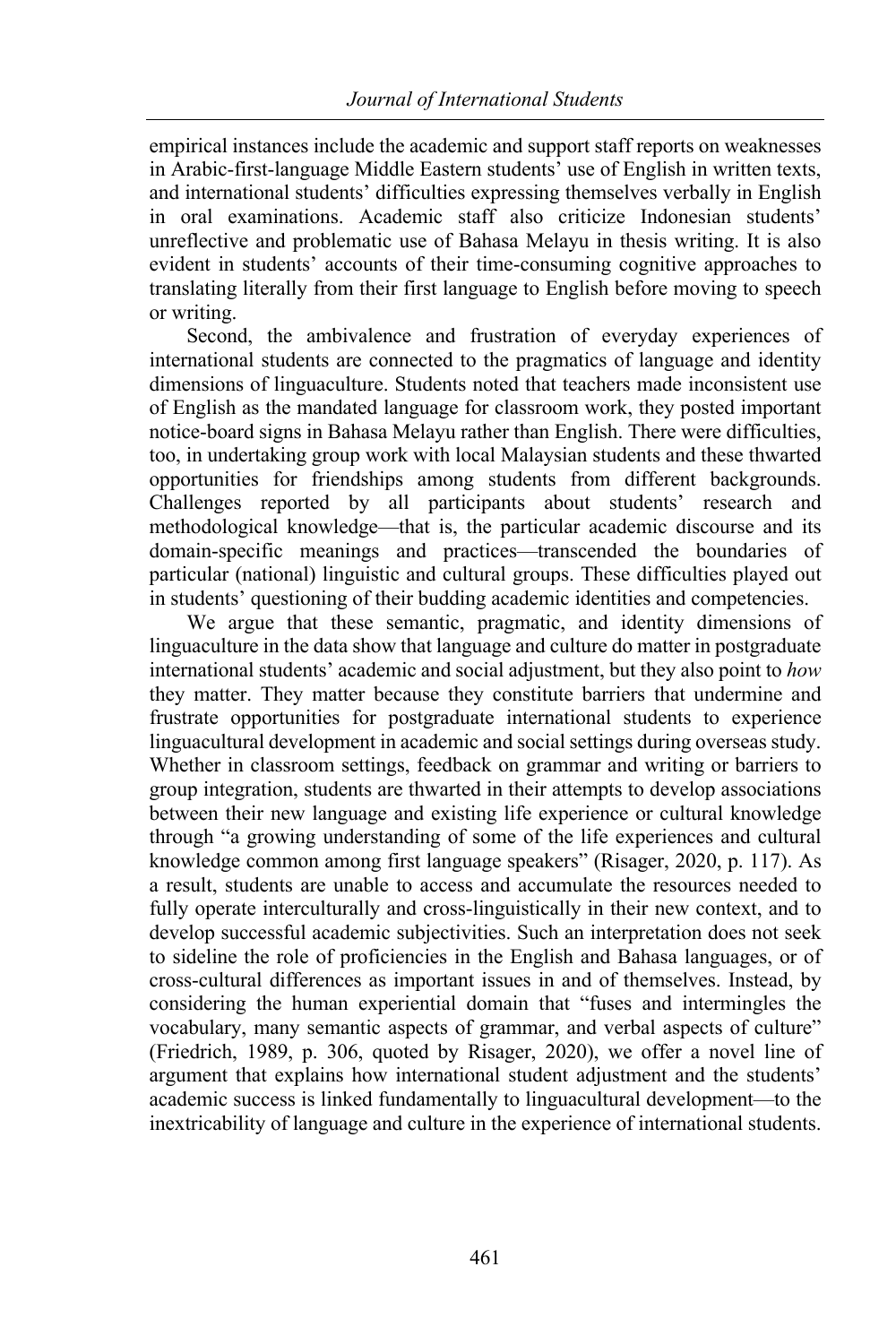# **LIMITATIONS AND FUTURE DIRECTIONS**

The generalizability of this study is limited contextually, since its findings are based on information gathered from semi-structured interviews from a single public research university in Malaysia. It is also limited to a sample of postgraduate students. Further research could overcome these limits by using a mixed-methods research design from a wider range of public and private educational institutions in Malaysia. It could extend such research to other cultures and language backgrounds. Scholars could also investigate whether the insights presented here are echoed in the experiences of undergraduate international students at similar universities. Future studies could use ethnographic methods to document interactions and teaching and learning challenges faced by international students in lectures and tutorials in real time. We contend that the analytic generalizability of the findings lies in the use of the concept of linguaculture to interpret the results. Future work related to the role played by language and culture in research on the linkages between international student adjustment and academic success will benefit from further deployment of this notion.

# **CONCLUSION**

This article has examined the role of language and culture in generating adjustment-related challenges that have an impact on international students' academic success. It is based on a qualitative interview study of postgraduate international students, academic and support staff at a Malaysian public university. The article pushes beyond linguistic deficit or cross-cultural arguments to suggest that postgraduate international students' academic success is a reflection of the extent to which they are given opportunities to engage in linguacultural development in their new educational setting.

The article may have implications for policy and practice in Malaysian universities, first of all, because Malaysia is the country under study and higher education the principal sector. Targeted and specific institutional programs oriented by language and cultural nuances may need to be offered to postgraduate international students. Universities may not only offer English but also Bahasa Melayu programs to support language proficiency and broader cultural understanding. On the student side, it is vital that students participate in any such programs, engage in institutional student orientation and workshops on supervision, and systematically address language and research training. A policy stating that all lecturers and tutors must use English as the medium of instruction in classrooms seems important to ensure inclusivity in the learning and teaching process. Malaysian research policy and supervision practices need to be clearly communicated to postgraduate international students via a Handbook and compulsory workshops. Finally, academic and support staff might be offered regular cross-cultural training, including introduction to the concept of linguaculture.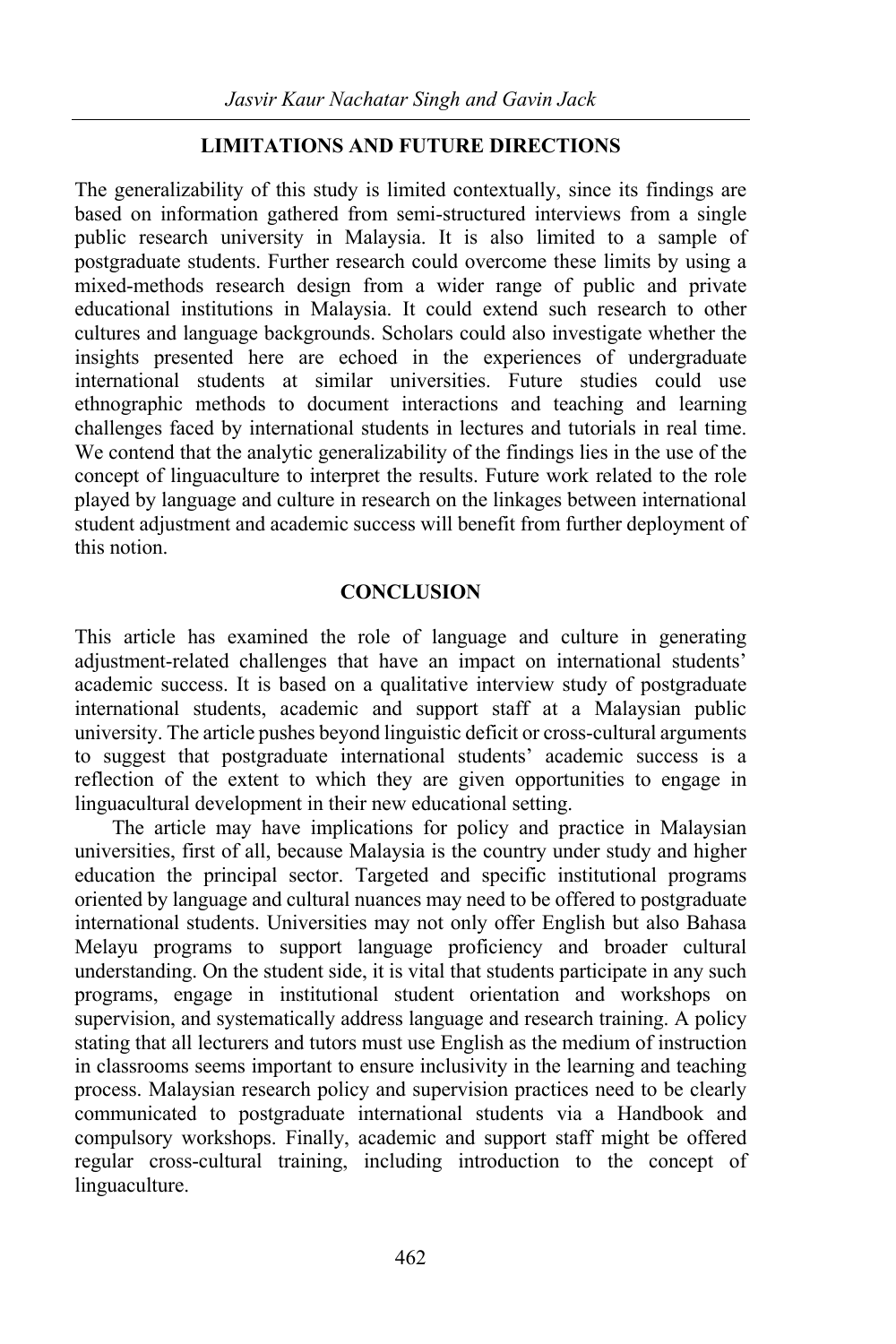#### **REFERENCES**

- Abiddin, N. Z., & West, M. (2007). Effective meeting in graduate research student supervision. *Journal of Social Sciences, 3*(1), 27–35. http://doi.org/ 10.2139/ssrn.962230
- Agar, M. (1994). *Language shock: Understanding the culture of communication*. William Morrow.
- Alsahafi, N., & Shin, S. C. (2017). Factors affecting the academic and cultural adjustment of Saudi international students in Australian universities. *Journal of International Students, 7*(1), 53–72. https://doi.org/10.32674/jis.v7i1
- Al-Zubaidi, K. O., & Rechards, C. (2010). Arab postgraduate students in Malaysia: Identifying and overcoming the cultural and language barriers. *Arab World English Journal, 1*(1), 107–129*.* http://doi.org/10.2139/ ssrn.2777058
- Andrade, M. S. (2006). International students in English-speaking universities: Adjustment factors. *Journal of Research in International Education, 5*(2), 131–154. https://doi.org/10.1177/1475240906065589
- Astin, A. W. (1976). *Academic gamesmanship: Student-oriented change in higher education*. Praeger.
- Astin, A. W. (1993). *What matters in college?* Jossey Bass.
- Auty, N., Holes, C., & Harris, R. (1993). *Just listen 'n learn Arabic*. McGraw-Hill.
- Braun, V., & Clarke, V. (2006). Using thematic analysis in psychology. *Qualitative Research in Psychology, 3*(2), 77–101. https://doi.org/10.1191/ 1478088706QP063OA
- Brown, L. (2008). Language and anxiety: An ethnographic study of international postgraduate students. *Evaluation & Research in Education, 21*(2), 75–95. https://doi.org/10.1080/09500790802152167
- Campbell, J., & Li, M. (2008). Asian students' voices: An empirical study of Asian students' learning experiences at a New Zealand university. *Journal of Studies in International Education, 12*(4), 375–396. https://doi.org/ 10.1177/1028315307299422
- Creswell, J. W. (2008). *Educational research: Planning, conducting and evaluating quantitative and qualitative research* (3rd ed.). Pearson Prentice Hall.
- Department of Statistics Malaysia. (2020). *Current population estimates, Malaysia, 2020.* https://www.dosm.gov.my/v1/index.php?r=column/ pdfPrev&id=OVByWjg5YkQ3MWFZRTN5bDJiaEVhZz09
- Ezzy, D. (2002). *Qualitative analysis: Practice and innovation*. Routledge.
- Green, P., & Bowden, J. A. (2009). Principles of developmental phenomenography. *Malaysian Journal of Qualitative Research, 2*(2), 55–74.
- Ismail, A., & Abiddin, N. Z. (2009). The importance of graduate students' needs on supervisory contribution in a Malaysian public university. *The Social Sciences, 4*(4), 355–365. https://medwelljournals.com/abstract/?doi= sscience.2009.355.365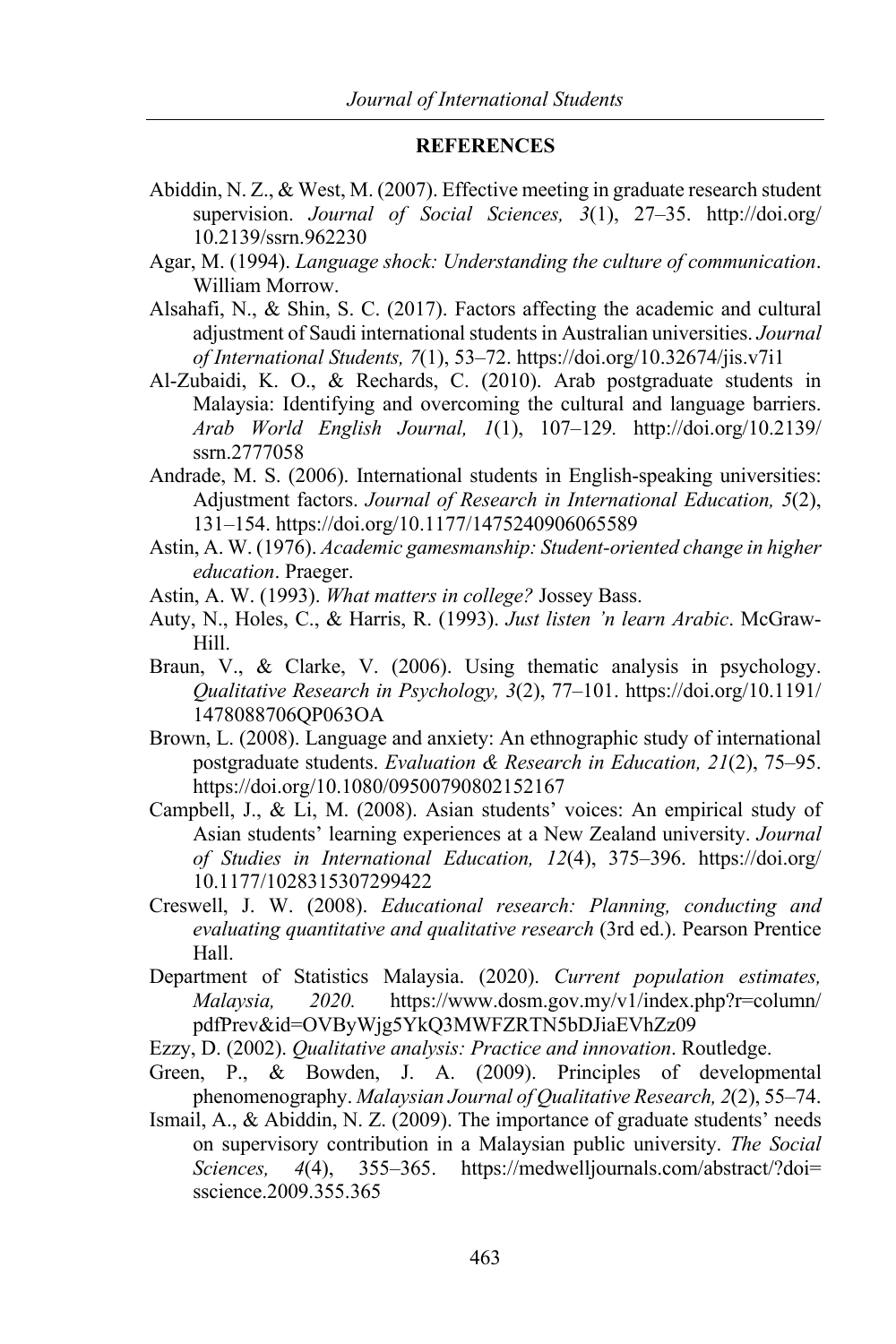- Kim, J. (2019). International students' intercultural sensitivity in their academic socialisation to a non-English-speaking higher education: A Korean case study. *Journal of Further and Higher Education*, 1–17. https:// doi.org/10.1080/0309877X.2019.1627298
- Kim, Y. (2007). Difficulties in quality doctoral academic advising: Experiences of Korean students. *Journal of Research in International Education, 6*(2), 171–193. https://doi.org/10.1177/1475240907078613
- Knight, J. (2014). Introduction. In J. Knight (Ed.), *International education hubs: Student, talent, knowledge-innovation models* (pp. 1–12). Springer.
- Krauss, S. E., & Ismail, I. A. (2010). PhD students' experiences of thesis supervision in Malaysia: Managing relationships in the midst of institutional change. *The Qualitative Report, 15*(4), 802–822.
- Kvale, S. (2007). *Doing interviews.* Sage Publications.
- Lee, M. N. N. (2004). *Restructuring higher education in Malaysia* (Vol. Monograph Series No: 4/2004). Universiti Sains Malaysia, School of Educational Studies.
- Li, G., Chen, W., & Duanmu, J.-L. (2010). Determinants of international students' academic performance: A comparison between Chinese and other international students. *Journal of Studies in International Education, 14*(4), 389–405. https://doi.org/10.1177/1028315309331490
- Li, J., Wang, Y., & Xiao, F. (2014). East Asian international students and psychological well-being: A systematic review. *Journal of International Students, 4*(4), 301–313. https://www.ojed.org/index.php/jis/article/ view/450
- Malaklolunthu, S., & Selan, P. S. (2011). Adjustment problems among international students in Malaysian private higher education institutions. *Procedia – Social and Behavioral Sciences, 15*, 833–837. https:// doi.org/10.1016/j.sbspro.2011.03.194
- Minichiello, V., Aroni, R., & Hays, T. (2008). *In-depth interviewing: Principles, techniques, analysis* (3rd ed.). Pearson Education Australia.
- Ministry of Education (2019). *2018 Higher education statistics*. Kuala Lumpur.
- Ministry of Higher Education. (2011). *Internationalisation policy for higher education Malaysia 2011*. Kuala Lumpur.
- Mori, S. C. (2000). Addressing the mental health concerns of international students. *Journal of Counseling and Development, 78*(2), 137–144. https://doi.org/10.1002/j.1556-6676.2000.tb02571.x
- Nadeem, A., Pratt, C. B., & Bo, S. (2015). Factors in the cross-cultural adaptation of African students in Chinese universities. *Journal of Research in International Education, 14*(2), 98–113. https://doi.org/10.1177/ 1475240915592107
- Nguyen, H. M. (2013). Faculty advisors' experiences with international graduate students. *Journal of International Students, 3*(2), 102–116. https:// doi.org/10.32674/jis.v3i2.504
- Novera, I. A. (2004). Indonesian postgraduate students studying in Australia: An examination of their academic, social and cultural experiences. *International Education Journal, 5*(4), 475–487.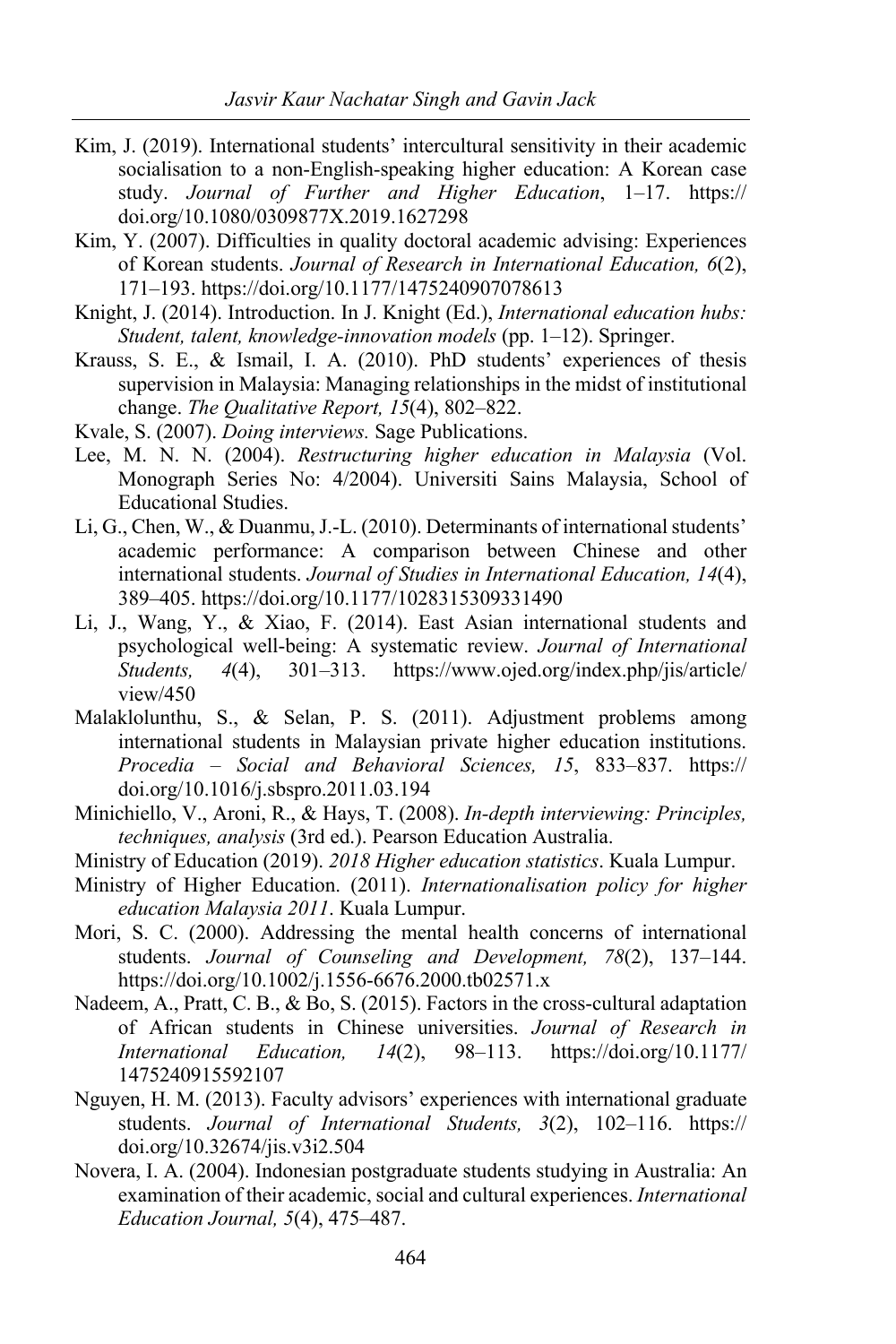- Pernecky, T., & Jamal, T. (2010). (Hermeneutic) phenomenology in tourism studies. *Annals of Tourism Research, 37*(4), 1055–1075. https://doi.org/ 10.1016/j.annals.2010.04.002
- Risager, K. (2006). *Language and culture: Global flows and local complexity.* Multilingual Matters.
- Risager, K. (2020). Linguaculture & transnationality. In J. Jackson (Ed.), *The Routledge handbook of language and intercultural communication* (2nd ed., pp. 109–123). Routledge.
- Ren, J., & Hagedorn, L. S. (2012). International graduate students' academic performance: What are the influencing factors? *Journal of International Students, 2*(2), 135–143. http://lib.dr.iastate.edu/edu\_pubs/4
- Sam, R., Zain, A. N. M., Jamil, H. B., Souriyavongsa, T., & Quyen, L. T. D. (2013). Academic adjustment issues in Malaysian research university: The case of Cambodian, Laotian, Burmese and Vietnamese postgraduate students' experiences. *International Education Studies, 6*(9), 13–22. http://doi.org/10.5539/ies.v6n9p13
- Shafaei, A., & Abd Razak, N. (2016). International postgraduate students' crosscultural adaptation in Malaysia: Antecedents and outcomes. *Research in Higher Education, 57*(6), 739–767. https://doi.org/10.1007/s11162-015- 9404-9
- Sharifian, F., & Sadeghpour, M. (2020) World Englishes and intercultural communication. In J. Jackson (Ed.), *The Routledge handbook of language and intercultural communication* (2nd ed., pp. 299–311). Routledge.
- Sherry, M., Thomas, P., & Wing, C. H. (2010). International students: A vulnerable student population. *Higher Education, 60*(1), 33–46. https:// doi.org/10.1007/s10734-009-9284-z
- Sidhu, G. K., Kaur, S., Fook, C. Y., & Yunus, F. W. (2014). Postgraduate supervision: Comparing student perspectives from Malaysia and the United Kingdom. *Procedia-Social and Behavioral Sciences, 123*, 151–159. https://doi.org/10.1016/j.sbspro.2014.01.1409
- Singh, J. K. N. (2018). What are the factors that contribute to postgraduate international students' academic success? A Malaysian qualitative study. *Higher Education Research & Development, 37*(5), 1035–1049. https://doi.org/10.1080/07294360.2018.1467383
- Singh, J. K. N., & Jack, G. (2018). The benefits of overseas study for international postgraduate students in Malaysia. *Higher Education, 75*(4), 607–624. https://doi.org/10.1007/s10734-017-0159-4
- Talebloo, B., & Baki, R. B. (2013). Challenges faced by international postgraduate students during their first year of studies. *International Journal of Humanities and Social Science, 3*(13), 138–145.
- Tesch, R. (1990). *Qualitative research: Analysis types and software tools*. The Falmer Press.
- Tian, M., & Lu, G. (2018). Intercultural learning, adaptation, and personal growth: A longitudinal investigation of international student experiences in China. *Frontiers of Education in China, 13*(1), 56–92. https:// doi.org/10.1007/s11516-018-0003-3